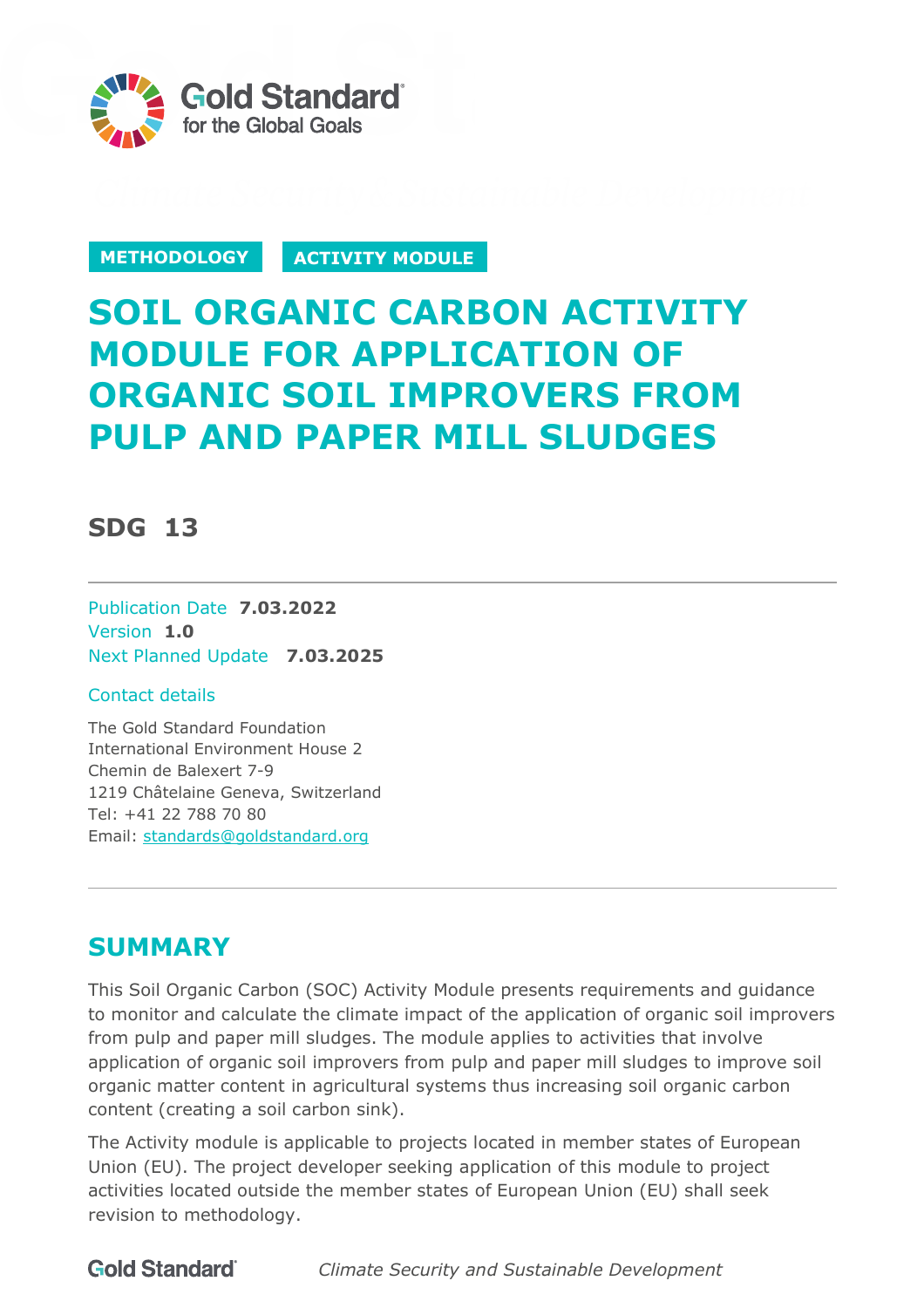Organic soil improvers are processed pulp and paper mill sludges and contain a large amount of organic C and nutrients. Organic soil improvers from pulp and paper mill sludges may be utilized in agriculture fields as soil improvers to increase soil organic matter, soil organic carbon, improve soil physical properties, provide nutrients, and increase soil pH. Positive effects of organic soil improvers from pulp and paper mill sludges on soil quality are primarily due to increased soil organic matter, aggregation, water holding capacity, infiltration rate, and cation exchange capacity.

According to pulp and paper mill sludges are produced from primary and secondary treatment of wastes derived from virgin wood fiber sources, recycled paper products, and non-wood fibers. Sludges and sludge composts may be utilized in agriculture as soil improvers to increase soil organic matter, soil organic carbon, improve soil physical properties, provide nutrients, and increase soil pH. According to the study by Camberato et al, annual or biennial applications of pulp and paper sludge at  $\geq$  45 Mg ha–1 increased soil C throughout the 5-year study. The increases in soil C at the end of the study were directly proportional to the cumulative applied sludge C. For example, annual application of sludge at 225 Mg ha–1 more than doubled soil C from its initial level of  $4\%$ <sup>1</sup>.

Natural Resources Institute Finland has done research on the stability of pulp and paper mill sludge carbon in soils. They estimate (based on analyses, lab & field experiments & modelling) that 53 % of the carbon is consumed by soil microbes during the initial decomposition and 47 % of it is resistant to microbial decomposition. If these industrial residues aren't used as soil improvers, they are typically incinerated by pulp and paper mills, especially in Europe. In other parts of the world landfilling the industrial residues can still be the baseline situation. For example in Sweden, the common practice is incineration of bio-sludge with energy recovery followed by landfilling of ash<sup>2</sup>. Generally in Europe, due to legislation and increased taxes, landfills are quickly being eliminated as a final destination for pulp and paper production wastes, and incineration with energy recovery is becoming the main waste recovery method<sup>3</sup>. The moisture content of sludges is so high (60-75 %) that they have no energy value, and fossil or renewable fuels are needed to aid the incineration process. In the baseline scenario, no soil improvement fibers from industrial residues are used as soil improvers.

Relevant GHGs are  $CO<sub>2</sub>$  and CH<sub>4</sub>. Applicable quantification approaches may include 1) on-site, direct measurement of baseline and project SOC stocks, or 2) peer-reviewed publications to quantify Baseline Scenario SOC stocks, other emissions reductions,

<sup>1</sup> Camberato et al. 2006. Pulp and paper mill by-products as soil

amendments and plant nutrient sources. https://cdnsciencepub.com/doi/pdf/10.4141/S05-120 <sup>2</sup> Mohammadi, A, Sandberg, M, Venkatesh, G, et al. Environmental analysis of producing biochar and energy recovery from pulp and paper mill biosludge. Journal of Industrial Ecology 2019; 23: 1039 -1051.<https://doi.org/10.1111/jiec.12838>

<sup>&</sup>lt;sup>3</sup> Monte MC, Fuente E, Blanco A, Negro C. Waste management from pulp and paper production in the European Union. Waste Manag. 2009 Jan;29(1):293-308. doi:

<sup>10.1016/</sup>j.wasman.2008.02.002. Epub 2008 Apr 10. PMID: 18406123.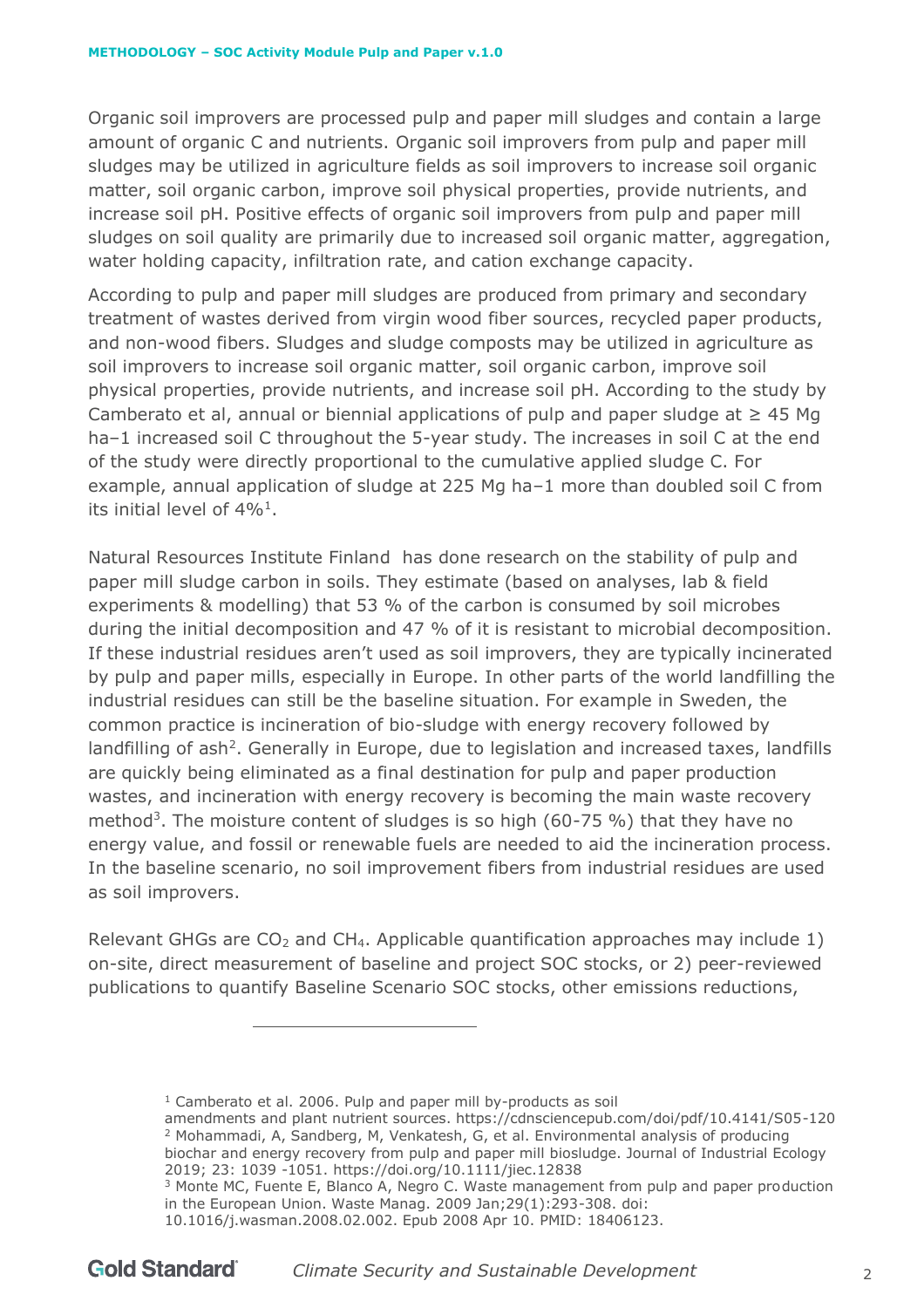and Project Scenario impact. Project developers shall apply the most specific approach possible with the data available, giving preference to local data sources and models.

A project developer using this Activity Module may follow one of the three approaches outlined in the SOC framework methodology to identify, measure and quantify GHG emissions reductions/removals attributable to the project activities in an ex post fashion (SDG 13) following. However, this activity module recommends the approach 1 as preferred approach whereas the user may apply approach 2 providing sufficient justifications in line with the SOC framework methodology.

Documentation of contributions to carbon sequestration and greenhouse gas reduction (SDG 13) shall follow the requirements defined in the SOC Framework Methodology.

A project applicant using this Activity Module may identify, measure and quantify further beneficial ecosystem services towards other Sustainable Development Goals (SDGs), including:

- i. Water supply and purification (SDG 6),
- ii. Zero hunger (food security/stabilization of yield) (SDG 2),
- iii. Responsible consumption and production (SDG 12),
- iv. Life below water (SDG 14), and
- v. Life on Land (biodiversity) (SDG 15).

The SDGs listed above are expected to have positive contributions from projects applying this methodology. However, contribution to the specific SDGs including above shall be specified at the project level following Principles & Requirements.

# **ACKNOWLEDGEMENT**

Developer Name: Soilfood Oy

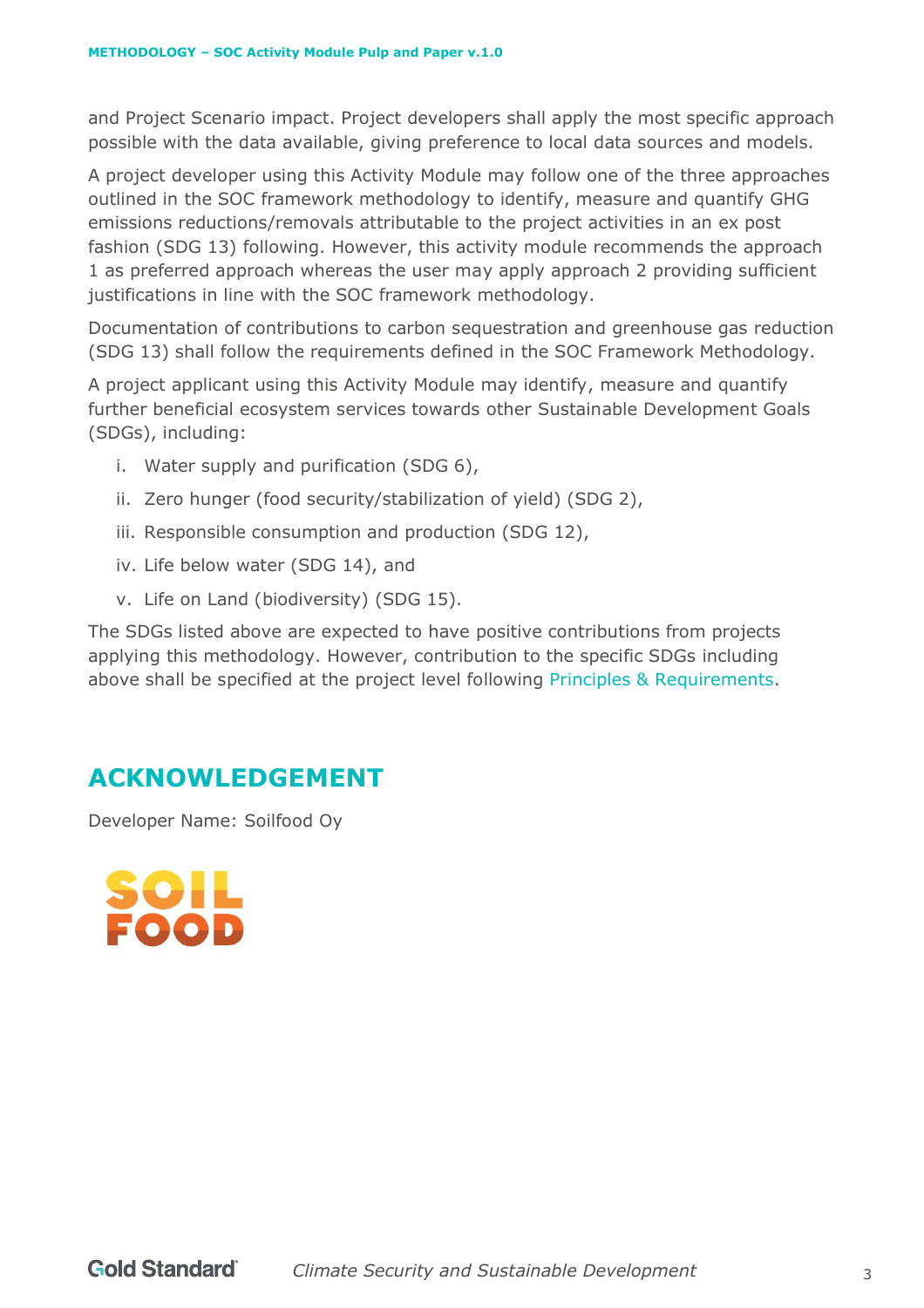# **TABLE OF CONTENTS**

| 1 <sub>1</sub>                   | 1.1 <sub>1</sub><br>1.2   |  |
|----------------------------------|---------------------------|--|
| 2                                | 2.1<br>2.2<br>2.3         |  |
| 3 <br>4                          | $4.1$  <br>$4.2$  <br>4.3 |  |
| 5 <sup>1</sup>                   | $5.1$                     |  |
| 6 <sup>1</sup>                   | 6.1<br>6.2                |  |
| 7 <sup>1</sup>                   | 7.1<br>$7.2$  <br>7.3     |  |
| 8 <sup>1</sup><br>9 <sub>l</sub> |                           |  |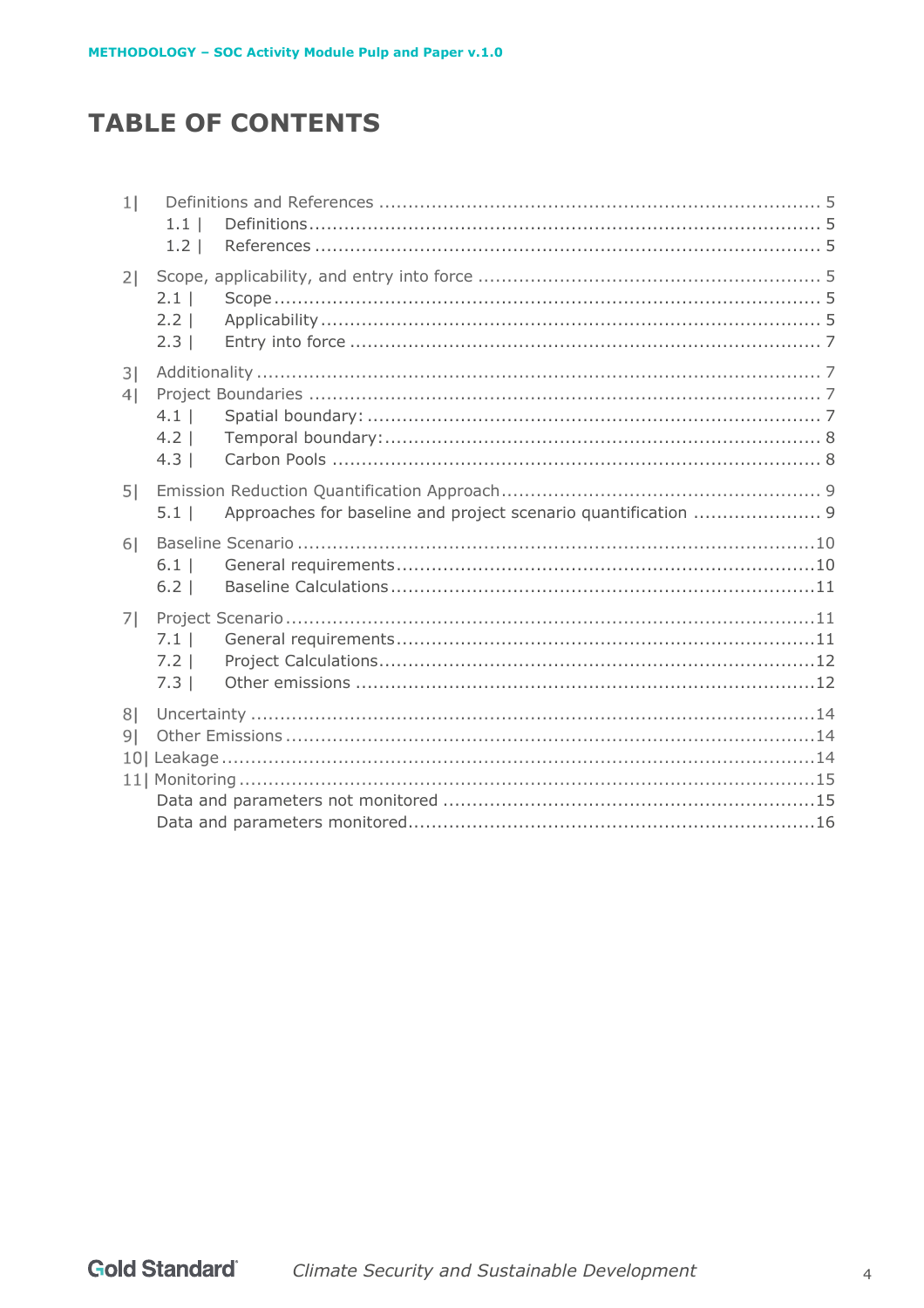#### <span id="page-4-0"></span>**Definitions and References** 11

# <span id="page-4-1"></span>**1.1 | Definitions**

1.1.1 | In addition to the terms and definitions listed in [SOC Framework Methodology,](https://globalgoals.goldstandard.org/402-luf-agr-fm-soil-organic-carbon-framework-methodolgy/) the following additional definitions shall apply, specific to this SOC Activity Module.

| <b>Term</b>                 | <b>Definition</b>                                                                                                                                                                                                                                                      |
|-----------------------------|------------------------------------------------------------------------------------------------------------------------------------------------------------------------------------------------------------------------------------------------------------------------|
| Pulp and paper mill sludges | Organic waste residue streams from pulp and paper mills.                                                                                                                                                                                                               |
| Organic soil improvers      | Organic soil improver products that are processed, as required,<br>from fiber residues from pulp and paper industries. These<br>products are used to improve soil in agricultural systems,<br>increasing soil organic carbon content (creating a soil carbon<br>sink). |

### <span id="page-4-2"></span>**1.2 | References**

1.2.1 | References are included as footnotes in the text.

#### <span id="page-4-3"></span>21 -**Scope, applicability, and entry into force**

### <span id="page-4-4"></span>**2.1 | Scope**

- 2.1.1 | This activity module is applicable to project activities that use soil improvers produced by processing and/or recycling of pulp and paper mill sludges from industrial operations in pulp and paper manufacturing to increase soil organic matter and soil organic carbon and improve soil physical properties without negatively affecting the soil health.
- 2.1.2 | This activity module is not applicable to reduced or avoided emissions from organic waste residue streams handling and management. To quantify and monitor the reduced or avoided GHG emissions from the avoided incineration or landfilling of the industrial residues, if applicable, the project developer shall apply an approved GS methodology and applicable GS4GG requirements for such emissions.

# <span id="page-4-5"></span>**2.2 | Applicability**

- 2.2.1 | A project applying this Activity Module shall comply with the applicability conditions specified below and within the [SOC Framework Methodology.](https://globalgoals.goldstandard.org/402-luf-agr-fm-soil-organic-carbon-framework-methodolgy/) In addition, the project shall comply with applicable **Land Use & Forests Activity** [Requirements](https://globalgoals.goldstandard.org/standards/203_V1.2.1_AR_LUF-Activity-Requirements.pdf) (hereafter LUF Activity Requirements) and the [Gold Standard](https://globalgoals.goldstandard.org/standards/101_V1.2_PAR_Principles-Requirements.pdf)  [for the Global Goals Principles & Requirements.](https://globalgoals.goldstandard.org/standards/101_V1.2_PAR_Principles-Requirements.pdf) (hereafter Principles & Requirements):
- 2.2.2 | The Activity module is applicable under the following conditions: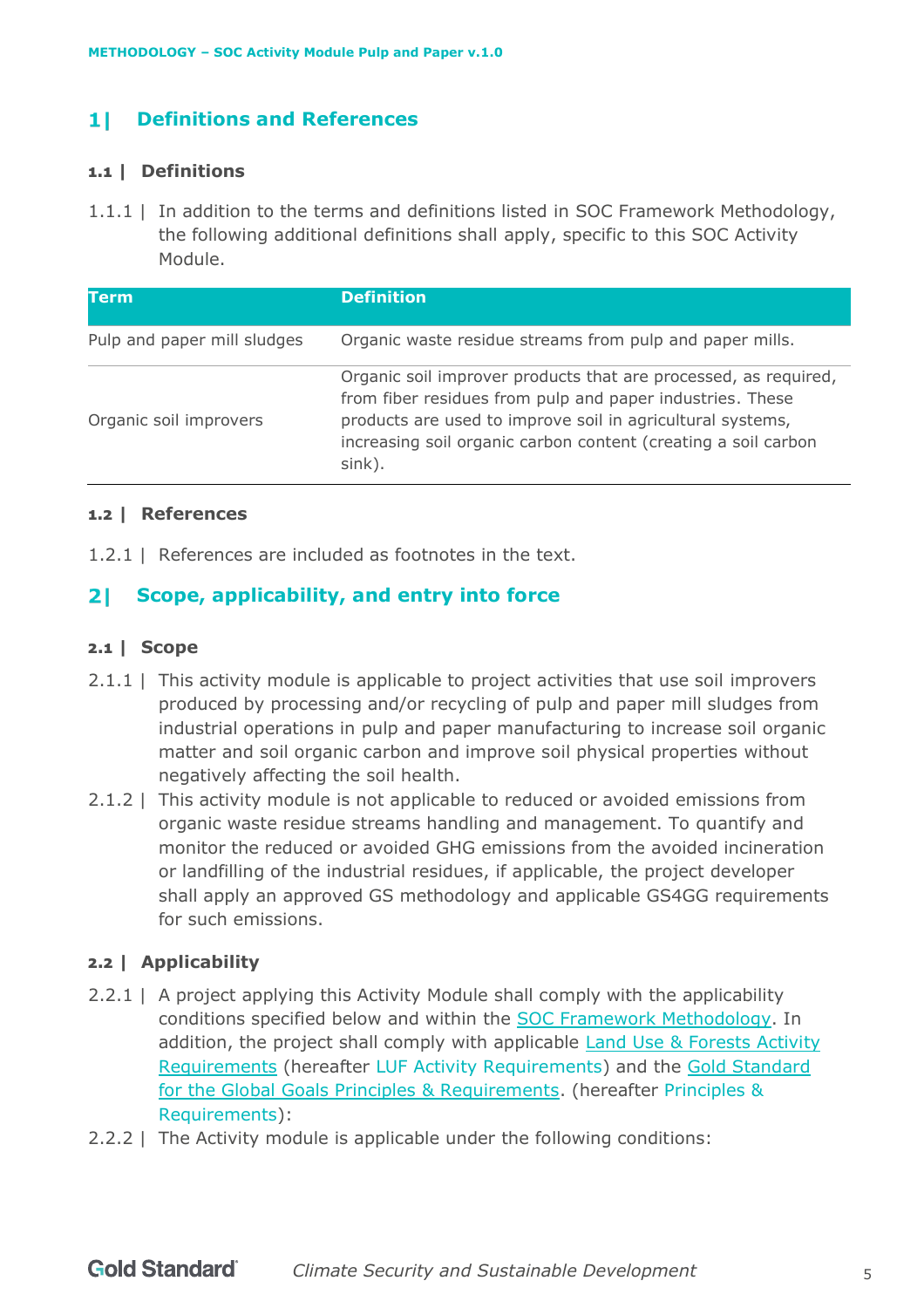a. Geographic location: Projects are eligible in EU member countries<sup>4</sup>. The project developer may submit a request for applicability expansion by submitting supporting peer reviewed literature and supporting studies.

Table – List of relevant publications (List is non-exhaustive)

| <b>AUTHORS</b>            | TITLE                                                                                                                                                                   | EU     | <b>CANADA &amp; CHILE</b><br><b>USA</b> |
|---------------------------|-------------------------------------------------------------------------------------------------------------------------------------------------------------------------|--------|-----------------------------------------|
| Camberato<br>et al (2006) | Pulp and paper mill by-products as soil<br>amendments and plant nutrient sources                                                                                        |        | $\ast$                                  |
| Gallardo et<br>al (2012)  | Effect of pulp mill sludge on soil<br>characteristics, microbial community and<br>vegetal production of Lolium Perenne                                                  |        | $\ast$                                  |
| (2011)                    | Kätterer et al Roots contribute more to refractory soil<br>organic matter than above-ground crop<br>residues, as revealed by a long-term field<br>experiment            | $\ast$ |                                         |
| (2020)                    | Kinnula et al Effects of mixed pulp mill sludges on crop<br>yields and quality                                                                                          | $\ast$ |                                         |
| Mohammadi<br>et al (2019) | Environmental performance of end-of-life<br>handling alternatives for paper-and-pulp-mill<br>sludge: Using digestate as a source of<br>energy or for biochar production | $\ast$ |                                         |
| Monte et al<br>(2009)     | Waste management from pulp and paper<br>production in the European Union                                                                                                | $\ast$ |                                         |
| Rasa et al<br>(2020)      | Pulp and paper mill sludges decrease soil<br>erodibility                                                                                                                | $\ast$ |                                         |

- b. Soil type: Project Area(s) shall not be comprised of organic soils (Histosols) as defined by the World Reference Base for Soil Resources (FAO 2015)<sup>5</sup>. Only mineral soil types are eligible<sup>6,7</sup>.
- c. The certified Project Area shall be limited to eligible areas, excluding riparian or other buffer zones located within such eligible areas, and

<sup>4</sup> Other geographical locations: revisions may be requested by providing relevant peer reviewed application.

<sup>5</sup> World reference base for soil resources 2014 (Update 2015):

http://www.fao.org/3/i3794en/I3794en.pdf

<sup>6</sup> <https://esdac.jrc.ec.europa.eu/content/european-soil-database-v20-vector-and-attribute-data>

<sup>7</sup> <https://esdac.jrc.ec.europa.eu/content/soil-atlas-europe>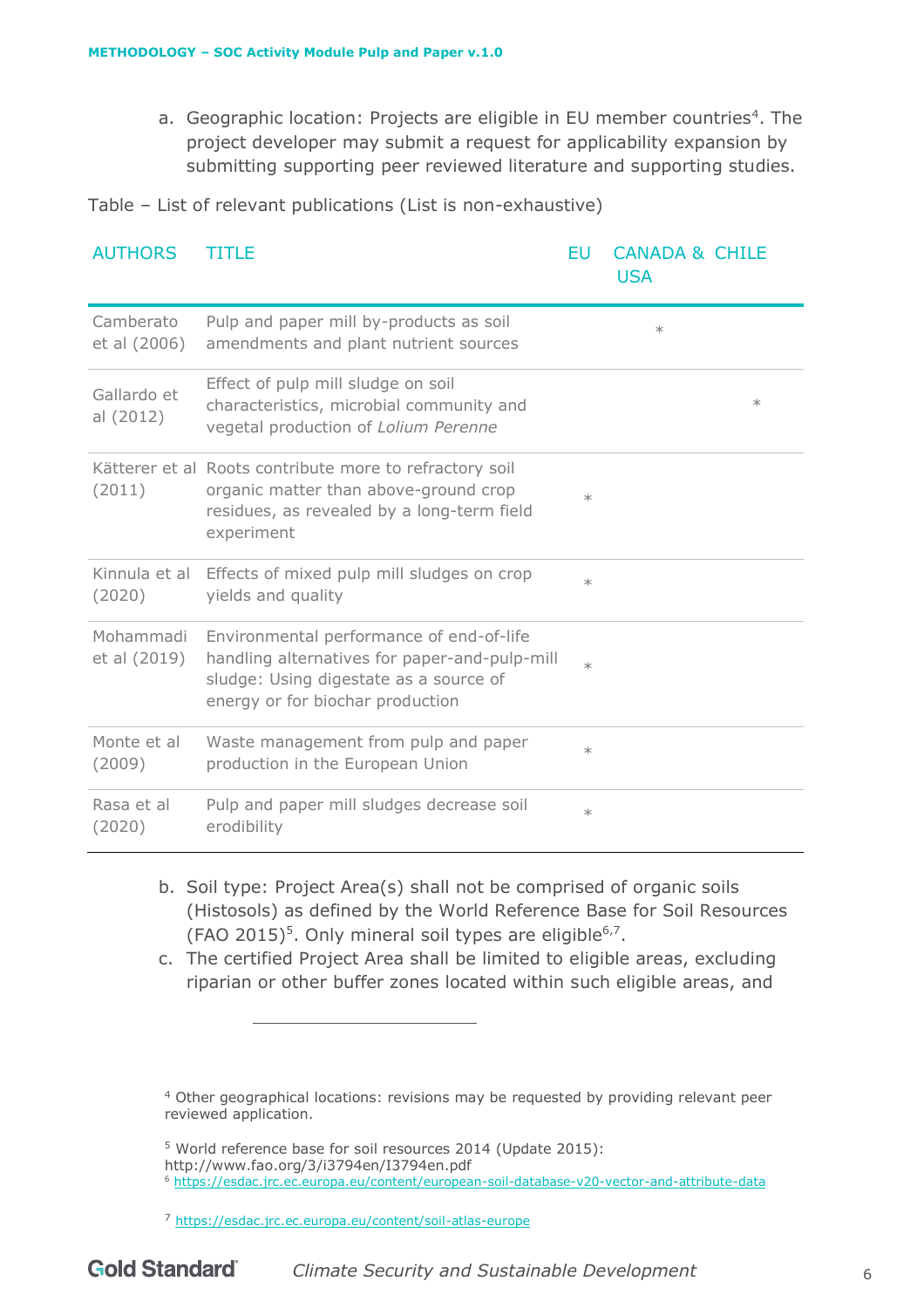excluding areas set aside for conservation in accordance with LUF Activity Requirements.

- 2.2.3 | Under this activity module, organic soil improvers processed from pulp and paper mill sludges are applied to improve soil in agricultural systems, increasing soil organic carbon content (creating a soil carbon sink). The organic soil improvers must
	- a. be processed from pulp and paper mill sludges
	- b. be eligible for agricultural use according to local legislation
	- c. meet quality criteria set in local legislation $8$  for fertilizer application (not limited to e.g. heavy metal content and microbiological quality as applicable)
	- d. be non-fossil fraction of an industrial waste<sup>9</sup>.

# <span id="page-6-0"></span>**2.3 | Entry into force**

2.3.1 | The date of entry into force of this methodology is **7 th March 2022**.

#### <span id="page-6-1"></span>31 -**Additionality**

- 3.1.1 | All Gold Standard projects shall demonstrate that they would not have been implemented without the benefits of carbon revenue. Specific rules and guidelines on how to assess additionality can be found in the Additionality section [LUF Activity Requirements](https://globalgoals.goldstandard.org/standards/203_V1.2.1_AR_LUF-Activity-Requirements.pdf) and the AGR Additionality (AGR projects) [Template.](https://globalgoals.goldstandard.org/standards/203_V1.0_AR_LUF-Acitivity-requirement_AGR-Additionality-Template.docx) These include optional means of demonstrating additionality including CDM Tools, Activity Penetration in the local area, or inclusion of the activity on a Positive List.
- 3.1.2 | Additionality assessment: The relevant Baseline Scenario is the continuation of historical cropping practices that have been practiced in at least the last 5 years before the project start date (business as usual (BAU) where, in the absence of the Project Activity, conventional soil amendment (use of manure and crop residues) use in the project boundary is done in a business as usual (BAU) manner. The Baseline Scenario should consider the level of national ambition in encouraging agricultural best practices to reduce GHG emissions.

#### <span id="page-6-2"></span>41 **Project Boundaries**

# <span id="page-6-3"></span>**4.1 | Spatial boundary:**

4.1.1 | For spatial boundaries, rules and requirements defined in the *[SOC Framework](https://globalgoals.goldstandard.org/402-luf-agr-fm-soil-organic-carbon-framework-methodolgy/)  [Methodology](https://globalgoals.goldstandard.org/402-luf-agr-fm-soil-organic-carbon-framework-methodolgy/)* apply.

> <sup>8</sup> REGULATION (EU) 2019/1009 OF THE EUROPEAN PARLIAMENT AND OF THE COUNCIL of 5 June 2019 laying down rules on the making available on the market of EU fertilising products and amending Regulations (EC) No 1069/2009 and (EC) No 1107/2009 and repealing Regulation (EC) No 2003/2003 [https://eur-lex.europa.eu/legal](https://eur-lex.europa.eu/legal-content/EN/TXT/PDF/?uri=CELEX:32019R1009&from=EN)[content/EN/TXT/PDF/?uri=CELEX:32019R1009&from=EN](https://eur-lex.europa.eu/legal-content/EN/TXT/PDF/?uri=CELEX:32019R1009&from=EN) and possible national regulation

<sup>&</sup>lt;sup>9</sup> CDM Definition of renewable biomass [https://cdm.unfccc.int/EB/023/eb23\\_repan18.pdf](https://cdm.unfccc.int/EB/023/eb23_repan18.pdf)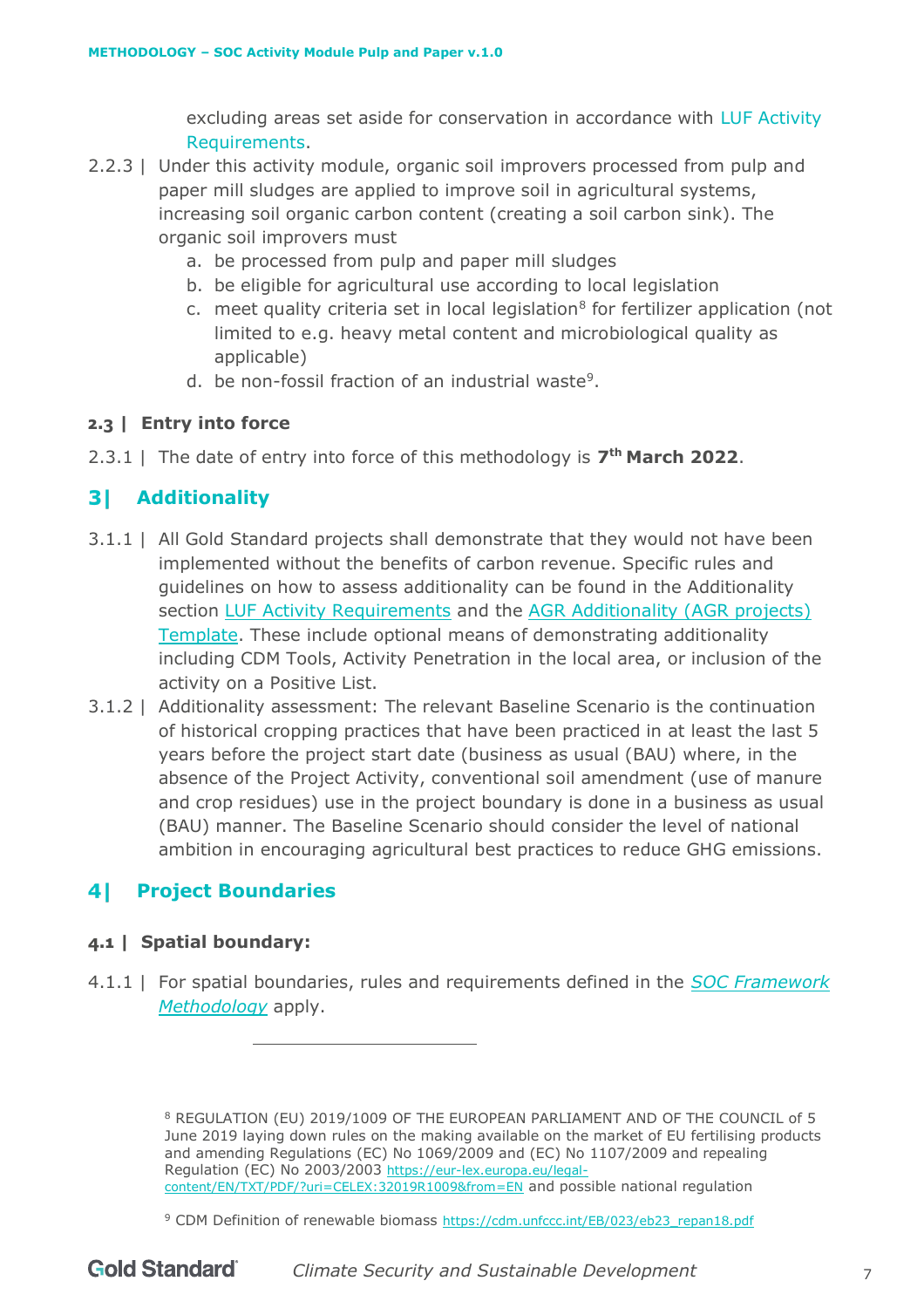- 4.1.2 | Under this activity module, organic soil improvers from pulp and paper mill sludges are applied to improve soil in agricultural systems, increasing soil organic carbon content.
- 4.1.3 | Areas joining the project shall be areas within a farm (e.g. fields, parcels). Project area shall be stratified into modelling units (MU) by mineral soil type, climate zone, tillage practices, and level of vegetation cover.
- 4.1.4 | Risk of project areas leaving a project within crediting period are low, however any areas leaving the project shall be considered as full reversal following SOC framework methodology. At project level long-term storage of organic inputs will be ensured by a) using reduced or minimum tillage, where residue, mulch, or sod is left on the soil surface to protect soil and conserve moisture, and/or b) avoiding bare fallow periods by increasing vegetation cover.

### <span id="page-7-0"></span>**4.2 | Temporal boundary:**

4.2.1 | The maximum crediting period is ten (10) years. All project applying this module shall follow 5 year certification cycle.

### <span id="page-7-1"></span>**4.3 | Carbon Pools**

4.3.1 | This SOC Activity Module focuses on the soil organic carbon pool. The project shall account for carbon pools for assessment in line with the Gold Standard SOC Framework Methodology.

|                   | SCENARIO CARBON POOLS                                                                                                         |      | CH4               | N5O |
|-------------------|-------------------------------------------------------------------------------------------------------------------------------|------|-------------------|-----|
| Baseline scenario |                                                                                                                               |      |                   |     |
|                   | The amount of soil carbon storage (SOC content)                                                                               | Yes  | No.               | No. |
| Project scenario  |                                                                                                                               |      |                   |     |
|                   | The amount of soil carbon storage (SOC content)                                                                               | Yes  | No.               | No. |
|                   | GHG emissions from the processing, transport and<br>application of organic soil improvers from pulp and<br>paper mill sludges | Yes. | Yes <sup>10</sup> | Yes |

<sup>&</sup>lt;sup>10</sup> In the processing of organic residues from pulp and paper mill sludges, CH<sub>4</sub> and N<sub>2</sub>0 emissions are negligible, and can be considered zero in the calculations.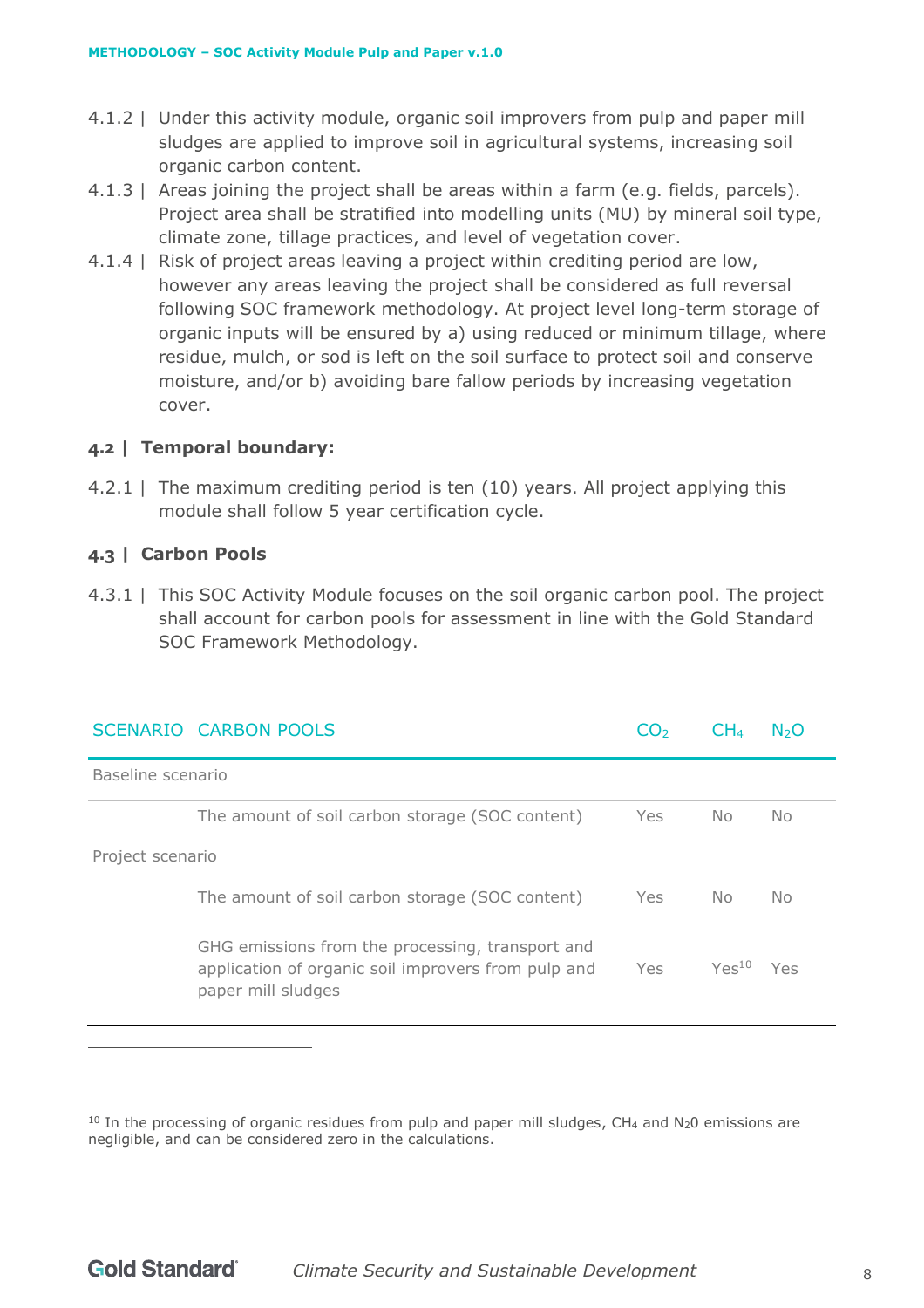- 4.3.2 | Justification for inclusion of other carbon pools than SOC
	- − GHG emissions from the processing, transport and application of organic soil improvers from pulp and paper mill sludges shall be included in the project scenario. The processing, transport and application of organic biomass residue generate GHG emissions from fuel/energy including electricity use.
	- − Optional: GHG emissions from waste handling. Emissions of CO2 and CH4 in the baseline scenario from the use of pulp and paper mill sludges for incineration/energy purposes, or landfilling in case it is not incinerated. The incineration and landfilling generate GHG emissions that are avoided in the project scenario, hence it is conservative. However, if the project activity intends to claim avoided/reduced GHGs emission from waste disposal and/or treatment, the project shall take all relevant emission as per applicable methodology.
	- − Optional: The storage of C in landfills or other areas (in case all the sludge is not incinerated). Some C could be stored in landfill. Justification for the inclusion or exclusion of this optional pool is determined at the project level depending on the situational context and applicable methodology.

#### <span id="page-8-0"></span>51 **Emission Reduction Quantification Approach**

Calculations for overall benefits follow the equations set out in Section: Emissions Reduction Quantification Approaches of the SOC Framework Methodology. Sections below specify approaches and calculations specific to this SOC activity module.

# <span id="page-8-1"></span>**5.1 | Approaches for baseline and project scenario quantification**

5.1.1 | This SOC Activity Module focuses on the soil carbon pool. Calculations for overall benefits follow the equations set out in **Section 7** of the SOC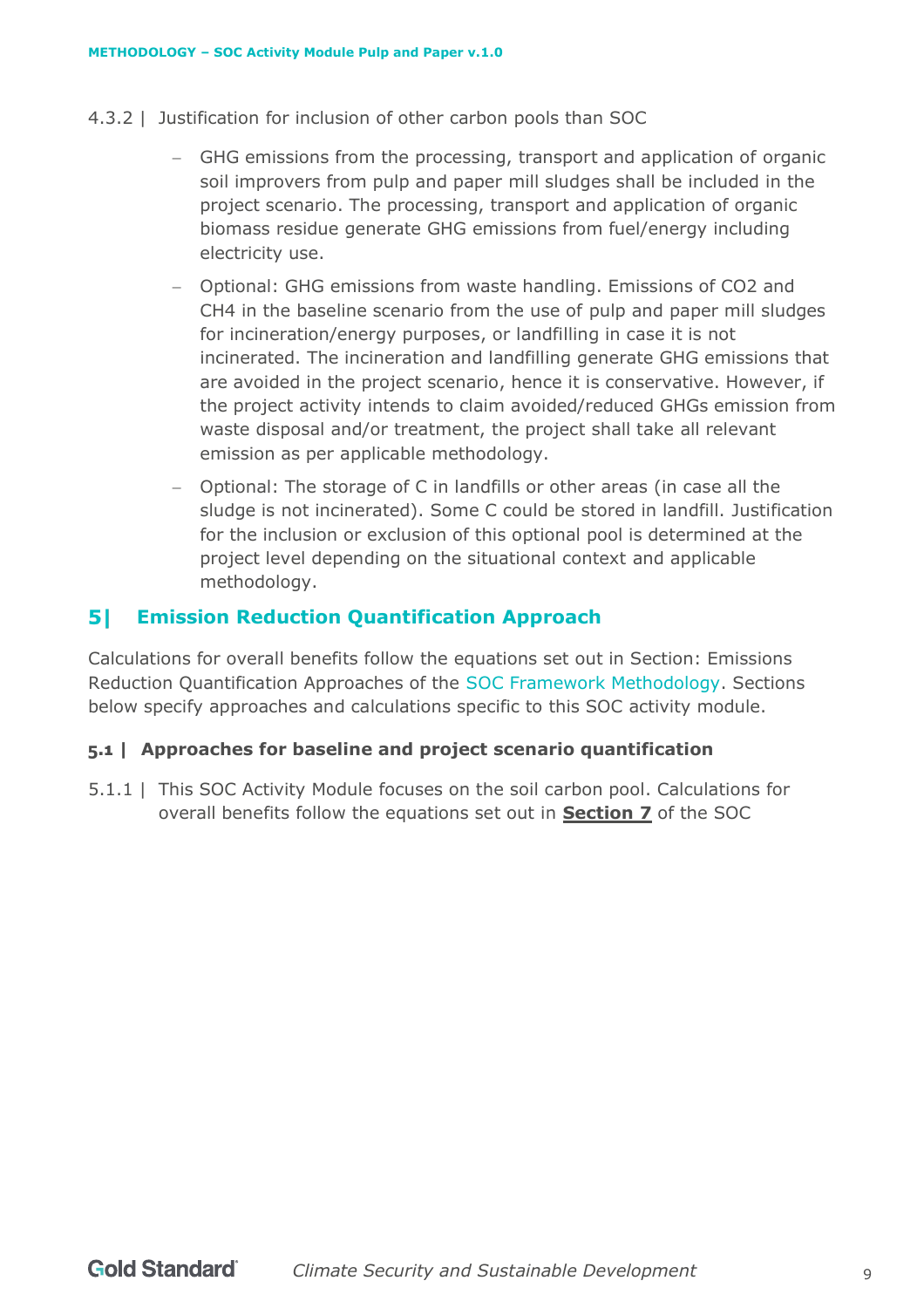Framework Methodology. Sections below specify approaches and calculations specific to this SOC activity module.<sup>11</sup>

- 5.1.2 | To accommodate that soil measurements are not always available to projects, especially for small community-based activities, this SOC Activity Module allows selection of any of the three approaches to baseline and project activity quantification as described in the SOC Framework Methodology. This activity module recommends approach 1, whereas approach 2 may be applied following SOC framework methodology requirements. If a different approach is used for baseline and project scenarios in a stratum, conservativeness and comparability have to be ensured.
	- a. Approach 1: On-site, direct measurement of Baseline Scenario and Project Scenario SOC stocks and emissions reductions from the application of fertilizers and other soil improvers.
	- b. Approach 2: Peer-reviewed publications to quantify Baseline Scenario SOC stocks, other emissions reductions, and Project Scenario impact. Project developers shall demonstrate that the research results are conservative and applicable to the proposed Project Area and management practice.
- 5.1.3 | See the specific quantification approaches for baseline and project activity emissions in sections 7 and 8.

#### <span id="page-9-0"></span>**Baseline Scenario** 61 -

# <span id="page-9-1"></span>**6.1 | General requirements**

- 6.1.1 | As per the SOC Framework Methodology, the relevant baseline scenario is that as a continuation of historical cropping practices, in the absence of the project activity, no organic soil improvers from pulp and paper mill sludges are used in the baseline scenario.
- 6.1.2 | Organic soil improvers from pulp and paper mill sludges are mainly incinerated on site (in EU member states) or in some cases also landfilled

ACM0001 "Flaring or use of landfill gas"

- ACM0012 "Waste energy recovery"
- ACM0018 "Electricity generation from biomass in power-only plants"

<sup>&</sup>lt;sup>11</sup> GHGs avoidance and reduction may exist related to the avoidance of emissions from incineration of industrial residues and waste streams, or landfill methane due to the avoided disposal of those biomass waste products. Where applicable, the organic biomass residue disposal emission shall be supplemented by additional equations to estimate avoided emission from industrial residue disposal in compliance with a relevant GS approved CDM methodology. Relevant GS approved CDM methodologies with calculation equations for estimating incineration or waste landfilling emissions include, not limited to the following:

ACM0006 "Electricity and heat generation from biomass"

<sup>-</sup> AM0057 / Version 03.0.1 "Avoided emissions from biomass wastes through use as feed stock in pulp and paper, cardboard, fibreboard or bio-oil production"

<sup>-</sup> AM0083 / Version 01.0.1 "Avoidance of landfill gas emissions by in-situ aeration of landfills"

<sup>-</sup> AM0093 / Version 01.0.1 "Avoidance of landfill gas emissions by passive aeration of landfills"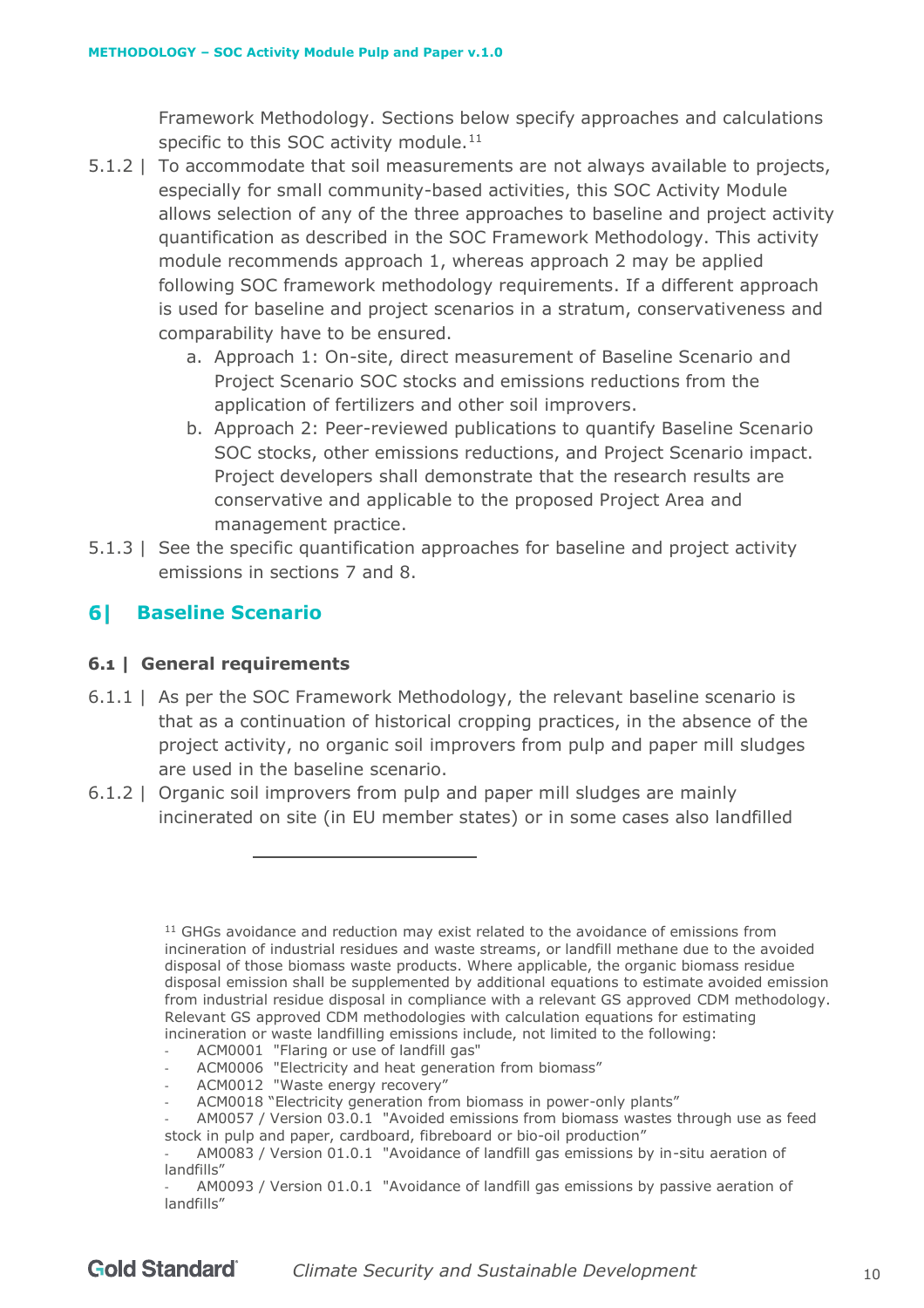(mostly outside EU). To determine optional waste-related reduction in emissions, the project developer shall use one of the applicable CDM methodologies (section 5.1.1) taking into account the possible restrictions for transboundary movement of waste. In areas where the pulp and paper mill sludges are landfilled as the baseline, the project proponent should add whether the energy is captured or not, and what the effects of it are. However, the energy value is expected to be small or negligible also in landfills.

- 6.1.3 | To determine the baseline of the eligible project area the land shall be stratified into modelling units (MU) according to:
	- o Mineral soil type<sup>12</sup>
	- $\circ$  Climate zone<sup>13</sup>
	- o Tillage practices
	- o Level of vegetation cover
- 6.1.4 | For each stratum (MU), SOC measurements shall be performed (Approach 1) and/or model parameters identified and verified (Approach 2) in the beginning of the project.

# <span id="page-10-0"></span>**6.2 | Baseline Calculations**

6.2.1 | Quantification for soil organic carbon in the baseline (SOCBL,y) shall follow the rules, approaches, calculations, and parameters set out in Section: Baseline Scenario of the *[SOC Framework Methodology](https://globalgoals.goldstandard.org/402-luf-agr-fm-soil-organic-carbon-framework-methodolgy/)*.

# <span id="page-10-1"></span>**Project Scenario**

# <span id="page-10-2"></span>**7.1 | General requirements**

- 7.1.1 | Under the project scenario, organic soil improvers from pulp and paper mill sludges are applied in the project area to increase SOC and retain soil moisture. Other inputs are used and monitored similarly to baseline, and possible exceptions are reported. Expected emissions reductions would be achieved by both creating a soil carbon sink.
- 7.1.2 | As with the baseline, the eligible project area shall be stratified into modelling units (MU) according to
	- $\circ$  Mineral soil type<sup>14</sup>

<sup>&</sup>lt;sup>12</sup> European Soil Database [https://esdac.jrc.ec.europa.eu/content/european-soil-database](https://esdac.jrc.ec.europa.eu/content/european-soil-database-v20-vector-and-attribute-data)[v20-vector-and-attribute-data](https://esdac.jrc.ec.europa.eu/content/european-soil-database-v20-vector-and-attribute-data) or other national soil database

<sup>13</sup> Köppen-Geiger climate classification or similar, e.g. <https://edepot.wur.nl/197197> <sup>14</sup> European Soil Database [https://esdac.jrc.ec.europa.eu/content/european-soil-database-v20-vector](https://esdac.jrc.ec.europa.eu/content/european-soil-database-v20-vector-and-attribute-data)[and-attribute-data](https://esdac.jrc.ec.europa.eu/content/european-soil-database-v20-vector-and-attribute-data) or other national soil database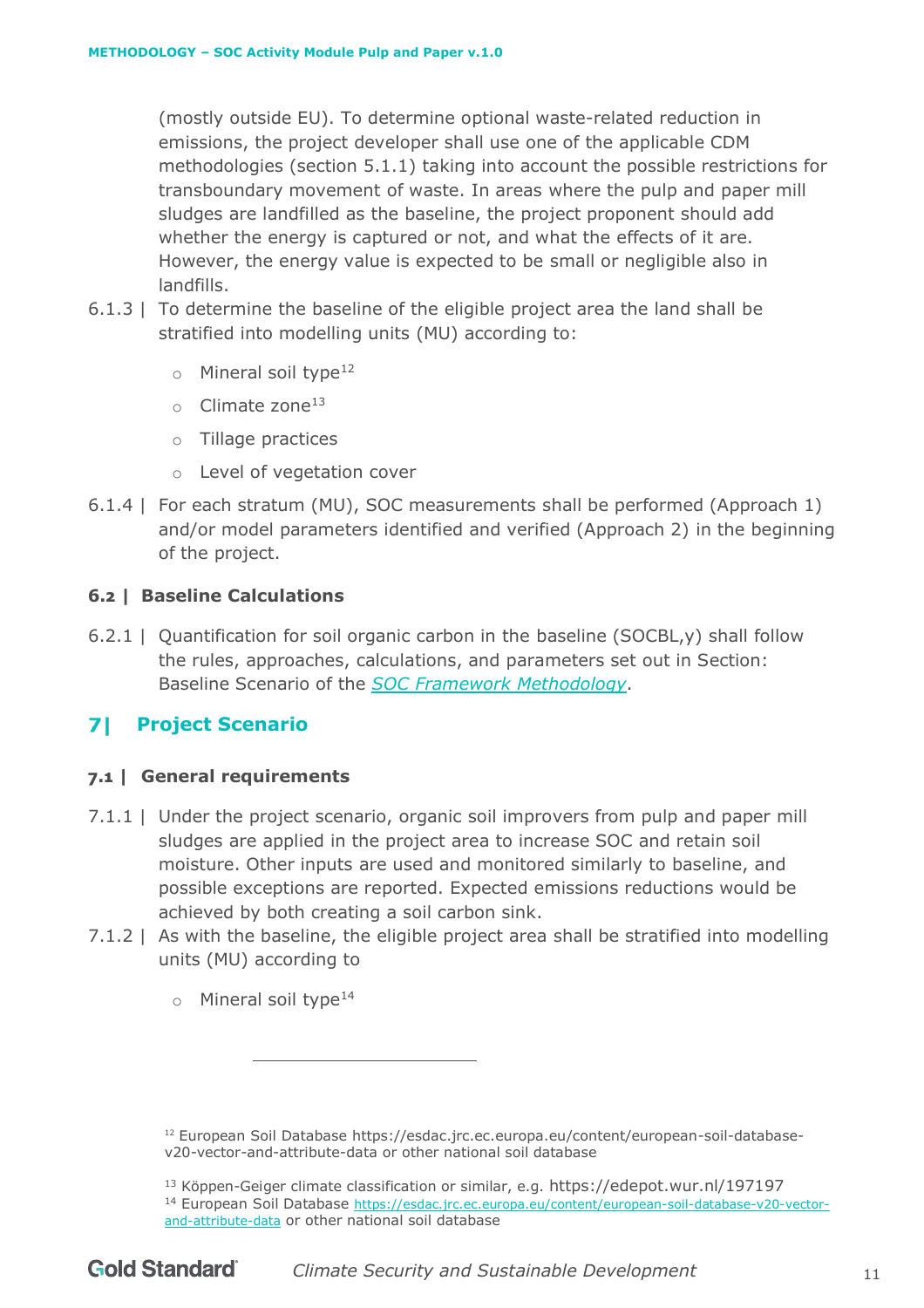- $\circ$  Climate zone<sup>15</sup>
- o Tillage practices
- o Level of vegetation cover
- 7.1.3 | For each stratum (MU), SOC measurements have to be performed (Approach 1) and/or model parameters identified and verified (Approach 2) during the project at least every 5 years (following certification cycle).
- 7.1.4 | In cases where a cropping change between the Baseline Scenario and Project Scenario occurs, the impact on SOC stocks in the medium term (following 5 year certification cycle) must be assessed. This shall be done considering the following:
	- $\circ$  Agrochemical inputs, e.g. fertilizer or other nutrient inputs, pesticides, other additives;
	- $\circ$  Change in hydrology, e.g. irrigation, draining and seasonal shift in crop coverage;
	- o Change in crop-related inputs, including plant residue and N-fixation;
	- $\circ$  Change in crop management (e.g. tillage, machine use, treatments and harvest); and
	- o Seasonal management activities (e.g. harvesting, fallow periods, seasonal no cover).

# <span id="page-11-0"></span>**7.2 | Project Calculations**

7.2.1 | Quantification for soil organic carbon in the project scenario (SOCt,y) shall follow the rules, approaches, calculations, and parameters set out in Section 7: Project scenario of the *SOC Framework Methodology*.

# <span id="page-11-1"></span>**7.3 | Other emissions**

- 7.3.1 | Project activity emissions consist of  $CO<sub>2</sub>$  emissions from the transport emissions of pulp and paper mill sludges from the industrial facility to the processing facility, the processing emissions of organic soil improvers and the possible application emissions of organic soil improvers from pulp and paper mill sludges to the farms.
- 7.3.2 | Project emissions are determined as follows:

<sup>15</sup> Köppen-Geiger climate classification or similar, e.g. <https://edepot.wur.nl/197197>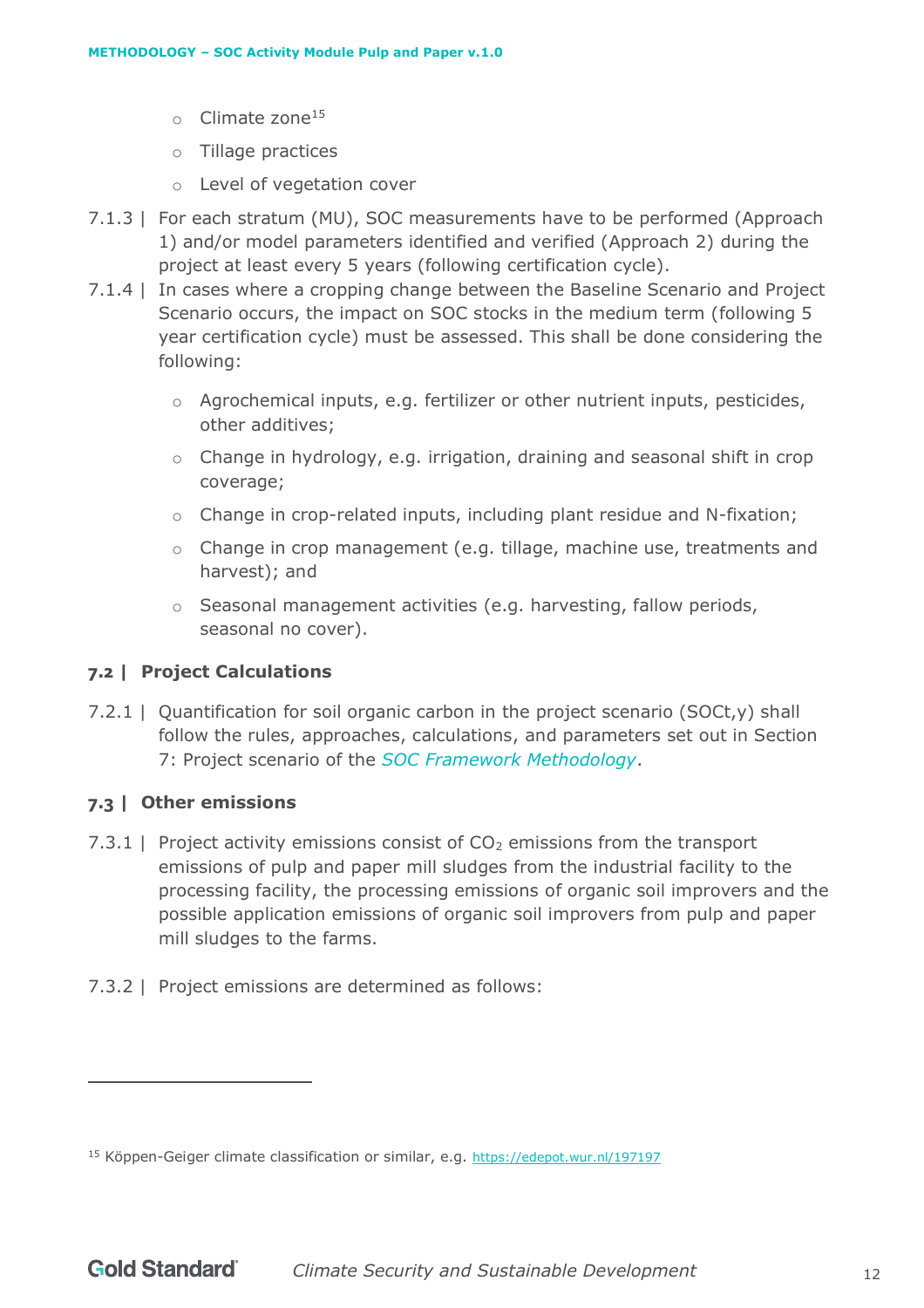$PE_y = \sum_i Q_{amend} \times (EF_{CO2e, trans1} + EF_{CO2e, process} + EF_{CO2e, trans2} + EF_{CO2e, applylic}) +$  $\sum_{i} Q_{inaredient} \times (EF_{CO2e.inaredient} + EF_{CO2e, trans3})$ 

Where<sup>16</sup>:

 $PE<sub>y</sub>$  = total project emissions in year y (t CO2e)

 $Q_{amend}$  = Amount of organic soil improver product applied in the modelling unit i (t of organic soil improver product / ha of land)

 $EF_{co2e, trans1}$  = Emission factor for transport of the pulp and paper mill sludges to the processing site (tCO2e/t pulp and paper mill sludges)

 $EF_{CO2e, process}$  = Emission factor for processing of the organic soil improvers from pulp and paper mill sludges at the processing site (tCO2e/t organic soil improver product)

 $EF_{co2e, trans2}$  = Emission factor for transport of the organic soil improver product to the farm i (tCO2e/t organic soil improver product)

 $EF_{CO2e, applyic}$  = Emission factor for the application of the organic soil improver product on the farm i (tCO2e/t organic soil improver product). The emission factor is calculated based on the fuel or electricity use (fuel consumption  $\times$  area/distance travelled) of the application machinery of the soil improver product. If there are any other significant emissions from application, e.g. due to environmental conditions of the project, these should be taken into account in the emission factor.

 $Q_{inaredient}$  = Amount of any other ingredients (e.g. lime) used for processing of organic soil improver products (ton of ingredient; sum each ingredient separately)

 $EF_{co2e, ingredient}$  = Emission factor (tCO2e/t) for production of any other ingredients used for processing of organic soil improver products (each ingredient separately). The emission factor should also include CH4 and N2O emissions, if applicable. (tCO2e/t)

<sup>&</sup>lt;sup>16</sup> Sources for estimation of emission factors are defined in Monitoring section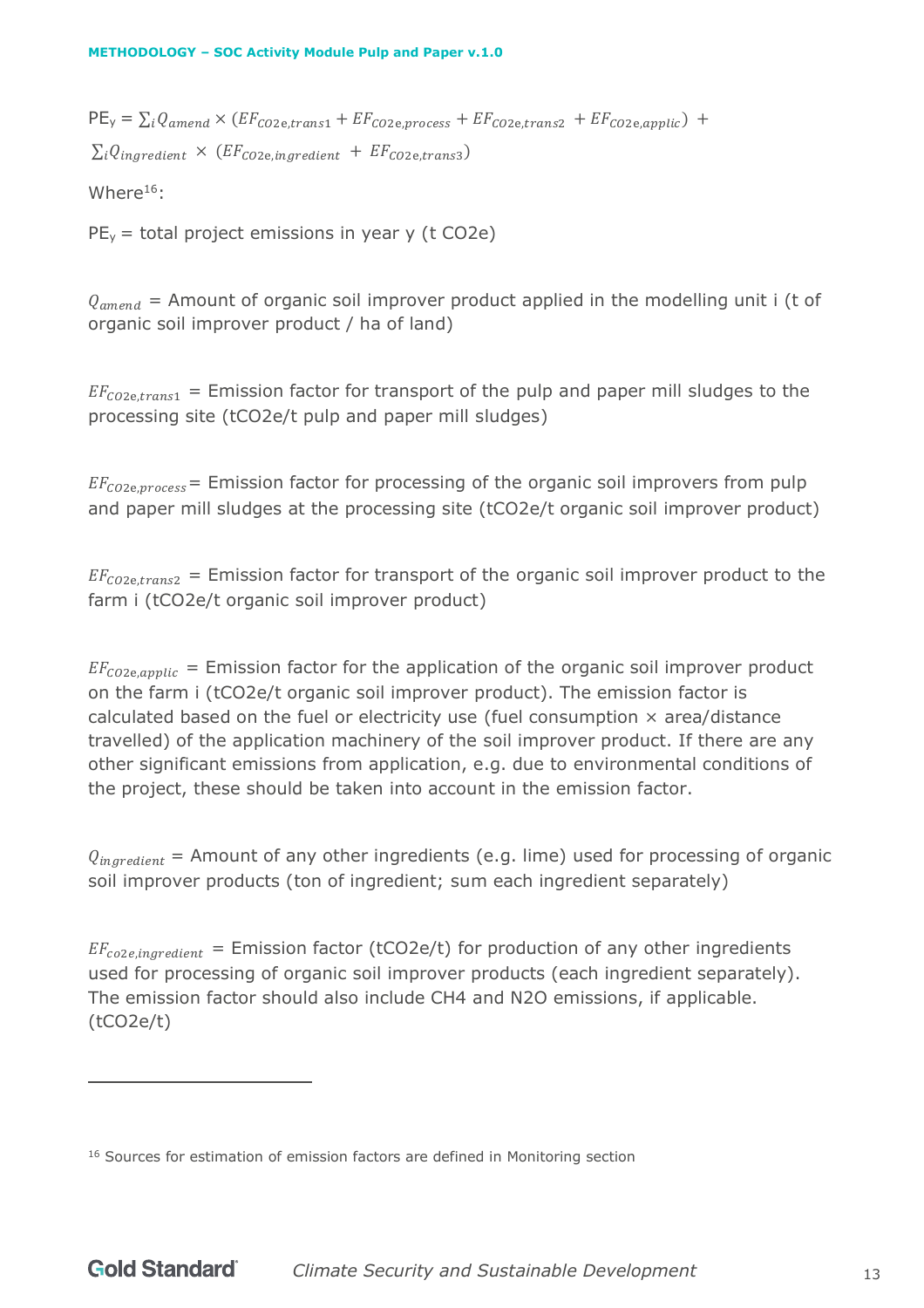$EF_{co2e, trans3}$  = Emission factor for transportation of any other ingredients used for processing of organic soil improver products (each ingredient separately) (tCO2e/t ingredient)

# <span id="page-13-0"></span>**Uncertainty**

- 8.1.1 | Calculation of uncertainty shall follow the rules and equations set out in the *[SOC Framework Methodology](https://globalgoals.goldstandard.org/402-luf-agr-fm-soil-organic-carbon-framework-methodolgy/)*.
- 8.1.2 | Allocation of emissions reductions to a Gold Standard Compliance Buffer shall follow the rules set out in the SOC Framework Methodology.

# <span id="page-13-1"></span>**Other Emissions**

9.1.1 | Significant additional greenhouse gas emissions (>5% total) due to the project activity need to be accounted for. For this SOC Activity Module, this explicitly includes emissions from fossil fuel combustion, and other agrochemical emissions. Input of N fertilizer is not included since additional N fertilization is not necessary and in some cases N fertilization can even be reduced<sup>17</sup>. Calculation thereof shall follow the rules and equations set out in the *[SOC Framework Methodology.](https://globalgoals.goldstandard.org/402-luf-agr-fm-soil-organic-carbon-framework-methodolgy/)* These emissions need to be subtracted from the soil organic carbon in the project scenario (SOCt,y).

# <span id="page-13-2"></span>**Leakage**

- 10.1.1 |Calculation of leakage shall follow the rules and equations set out in the *[SOC](https://globalgoals.goldstandard.org/402-luf-agr-fm-soil-organic-carbon-framework-methodolgy/)  [Framework Methodology](https://globalgoals.goldstandard.org/402-luf-agr-fm-soil-organic-carbon-framework-methodolgy/)*. If a reduction in yield is detected in a performance certification, it is assumed that the lost production capacity will have to be made up for on land outside the project area. Emissions caused by such a shift shall be accounted for as leakage according to the equation listed in the *[SOC Framework Methodology](https://globalgoals.goldstandard.org/402-luf-agr-fm-soil-organic-carbon-framework-methodolgy/)*.
- 10.1.2 |As the Project Area is being actively maintained for commodity production during the project crediting period, yield-related leakage risks are expected to be relatively small. Crop producers are commonly risk averse and are unlikely to intentionally suffer reduced crop yields. Moreover, according to LUF Activity Requirements, projects shall not lead to a decrease in agricultural

<sup>17</sup> https://journal.fi/afs/article/view/95600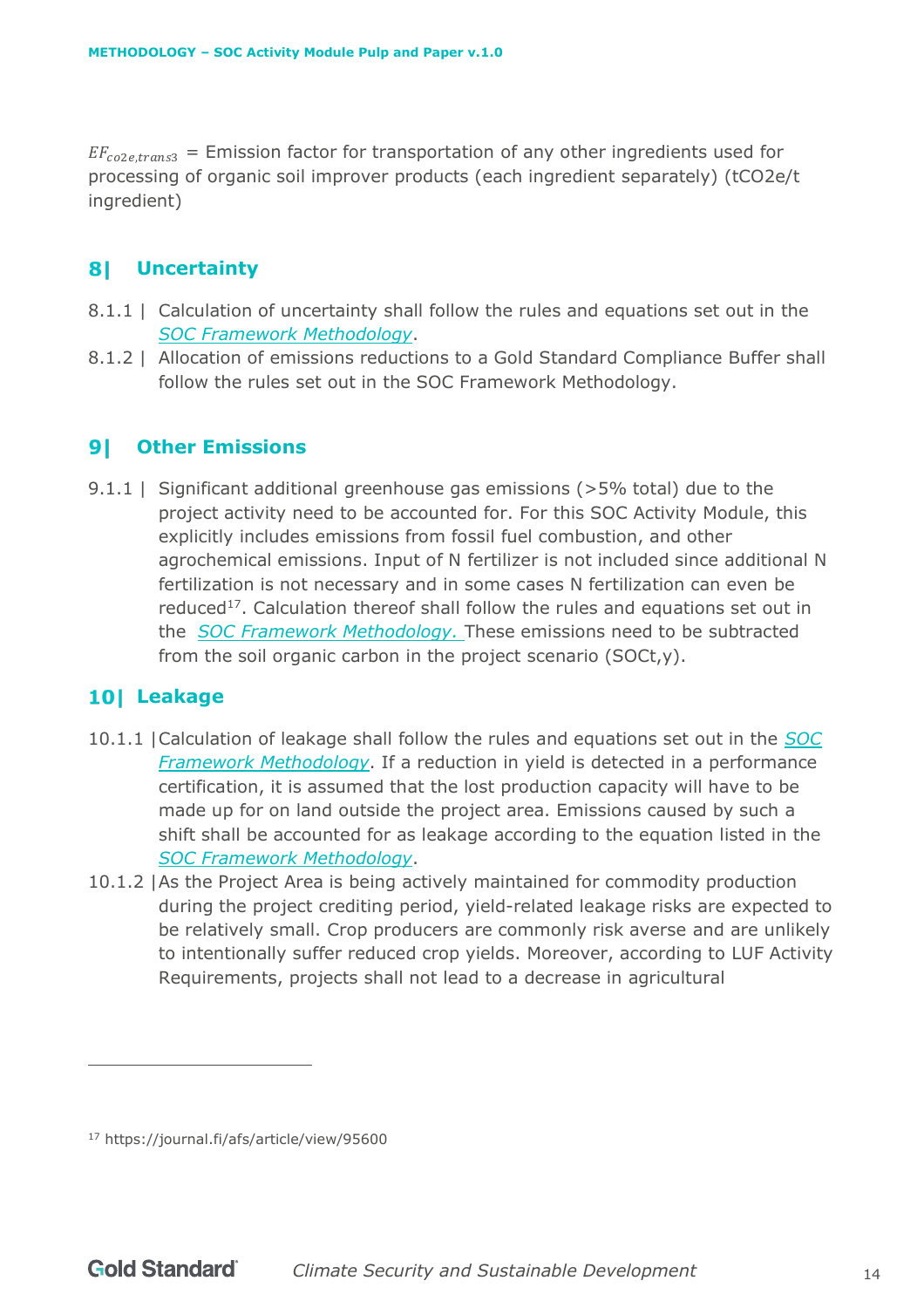productivity. All projects shall be designed to maintain or increase crop yield. In principle, LK<sub>t-0</sub> is thus considered to be  $0.^{18}$ 

- 10.1.3 |Risk of reducing yield is low when enough soluble N is available for the plants. Baseline N fertilization levels are adequate and can even be reduced in some cases. <sup>19</sup> When applied in the autumn, organic soil improvers from pulp and paper sludges can immobilize excess soluble N and prevent nutrient leaching. Immobilized N may be mineralized to plant available N next growing seasons and then increase yields.<sup>20</sup>. After application of organic soil a improvers from pulp and paper sludges into the field, the next crop is typically sowed in the spring.
- 10.1.4 |Risks to soil health are linked to quality of organic soil improvers from pulp and paper sludges, main risks being heavy metals and microbiological contaminations. However, these risks are taken into account in local fertilizer legislations and are mitigated using approved soil improver products only. Monitoring of soil health using heavy metals markers as indicators (parameter ID 15) is required at least once at each certification renewal (i.e. every fifth year of the project).

# <span id="page-14-0"></span>**11** Monitoring

- 11.1.1 |Monitoring approach and parameters shall be followed as set out in the *[SOC](https://globalgoals.goldstandard.org/402-luf-agr-fm-soil-organic-carbon-framework-methodolgy/)  [Framework Methodology](https://globalgoals.goldstandard.org/402-luf-agr-fm-soil-organic-carbon-framework-methodolgy/)*. Also, the project owner shall collect and document evidence that this SOC activity module's applicability conditions are met at all times.
- 11.1.2 |In addition to the data and parameters listed in the SOC Framework Methodology, the following parameters need to be monitored and recorded.

<span id="page-14-1"></span>

| Data/parameter ID | OSI <sub>1</sub>                                                                                                                          |
|-------------------|-------------------------------------------------------------------------------------------------------------------------------------------|
| Data / Parameter: | EF <sub>FFC,MT</sub>                                                                                                                      |
| Data unit:        | t CO2e / liter of fuel                                                                                                                    |
| Description:      | The emission factor for diesel / gasoline / light fuel oil<br>used in transport vehicles and agricultural machinery (per<br>machine type) |
| Source of data:   | 2019 Refinement to the 2006 IPCC Guidelines for National<br>Greenhouse Gas Inventories Volume 2 Chapter 3 Table<br>3.3.1                  |
| Any comment:      |                                                                                                                                           |

# **a. Data and parameters not monitored**

18 Section 11. Leakage in SOC Framework Methodology

 $19$  Kinnula et al. (2020 Effects of mixed pulp mill sludges on crop yields and quality. Agricultural and Food Science, 29(4), 276–286. <https://doi.org/10.23986/afsci.95600>, https://journal.fi/afs/article/view/95600

 $20$  Camberato et al. (2006) Pulp and paper mill by-products as soil amendments and plant nutrient sources. Canadian Journal of Soil Science . DOI: 10.4141/S05-120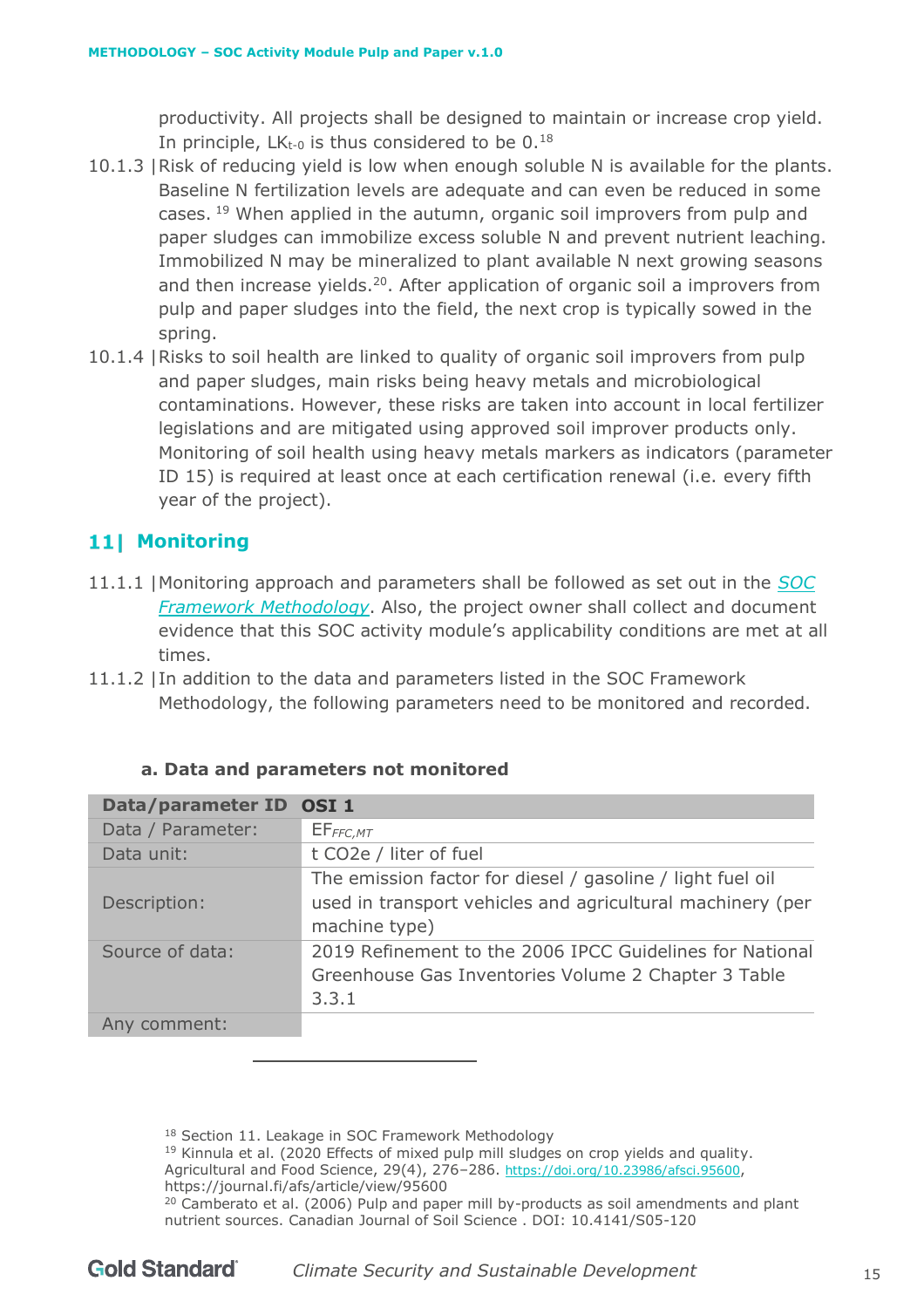# **b. Data and parameters monitored**

<span id="page-15-0"></span>

| <b>Data/parameter ID</b> | OSI <sub>2</sub>                                                                                                  |
|--------------------------|-------------------------------------------------------------------------------------------------------------------|
| Data / Parameter:        | Q <sub>SOC, prod</sub>                                                                                            |
| Data unit:               | $\frac{0}{0}$                                                                                                     |
| Description:             | The content of organic carbon $(C)$ in the processed                                                              |
|                          | organic biomass residue product                                                                                   |
| Source of data:          | Direct C-content measurements at the organic soil                                                                 |
|                          | improvers production company                                                                                      |
| Monitoring frequency:    | Annually                                                                                                          |
| QA/QC procedures:        | Direct analyses according to SFS-EN 13039 standard                                                                |
|                          | performed by an independent laboratory                                                                            |
| Any comment:             | The level of uncertainty as per test results determined by<br>independent laboratory shall be taken into account. |

| Data/parameter ID     | OSI <sub>3</sub>                                                                                                                                        |
|-----------------------|---------------------------------------------------------------------------------------------------------------------------------------------------------|
| Data / Parameter:     | Q <sub>amend</sub>                                                                                                                                      |
| Data unit:            | t of organic biomass residue product / ha of land                                                                                                       |
| Description:          | The amount of organic biomass residue product applied to<br>each modelling unit in the project activity                                                 |
| Source of data:       | Amount applied by organic soil improvers producer to the<br>farmers in the modelling units (book-keeping of organic<br>soil improvers producer company) |
| Monitoring frequency: | Annually                                                                                                                                                |
| QA/QC procedures:     | Verifying data entry and analysis techniques, ensuring<br>data maintenance and archiving for project time (20<br>years)                                 |
| Any comment:          |                                                                                                                                                         |

| <b>Data/parameter ID</b> | OSI <sub>4</sub>                                                                                                                                                                                                                                                                                                                                                                                                          |
|--------------------------|---------------------------------------------------------------------------------------------------------------------------------------------------------------------------------------------------------------------------------------------------------------------------------------------------------------------------------------------------------------------------------------------------------------------------|
| Data / Parameter:        | $D_{trans, industry}$                                                                                                                                                                                                                                                                                                                                                                                                     |
| Data unit:               | km                                                                                                                                                                                                                                                                                                                                                                                                                        |
| Description:             | The distance from each industrial facility to the organic<br>soil improvers processing facility, multiplied by the<br>amount of transportation trips. Amount of transportation<br>trips is calculated by dividing the total amount of pulp and<br>paper mill sludges delivered by the average load of<br>residues per truck.<br>This parameter is used in the calculation of the emission<br>factor $EF_{CO2e, trans1}$ . |
| Source of data:          | Organic soil improvers processing company. The PD<br>should ensure, that data sharing agreement among all<br>parties involved is in place where applicable.                                                                                                                                                                                                                                                               |
| Monitoring frequency:    | Annually                                                                                                                                                                                                                                                                                                                                                                                                                  |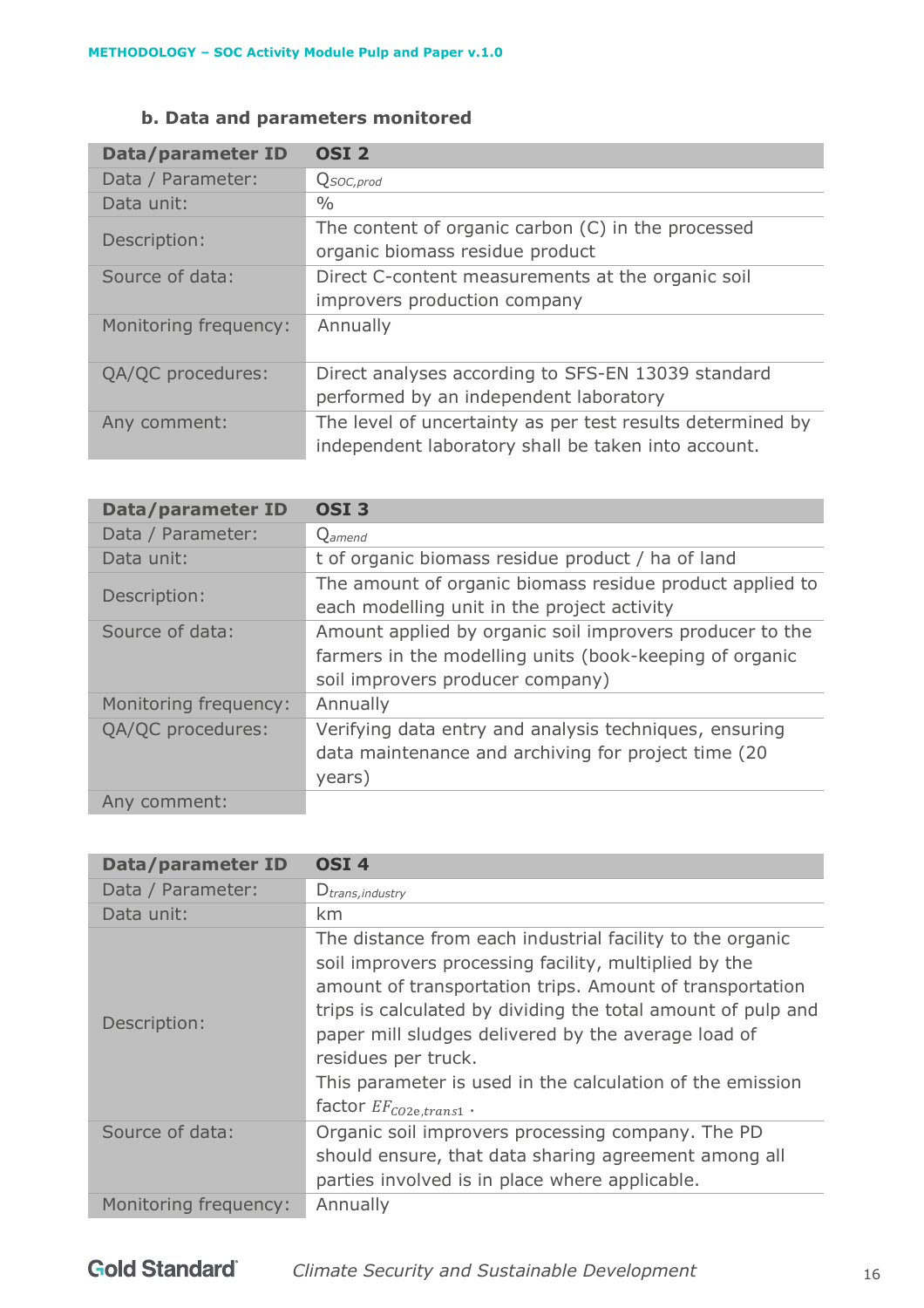| QA/QC procedures: | Verifying data entry, and ensuring data maintenance and |
|-------------------|---------------------------------------------------------|
|                   | archiving for project time (20 years)                   |
| Any comment:      |                                                         |

| Data/parameter ID     | OSI <sub>5</sub>                                                                                                                                                                                                                                                                                                                                                                                                                       |
|-----------------------|----------------------------------------------------------------------------------------------------------------------------------------------------------------------------------------------------------------------------------------------------------------------------------------------------------------------------------------------------------------------------------------------------------------------------------------|
| Data / Parameter:     | $D_{trans,farm}$                                                                                                                                                                                                                                                                                                                                                                                                                       |
| Data unit:            | km                                                                                                                                                                                                                                                                                                                                                                                                                                     |
| Description:          | The distance from the organic soil improvers processing<br>facility to each farm in the project activity scenario,<br>multiplied by the amount of transportation trips. Amount<br>of transportation trips is calculated by dividing the total<br>amount of organic soil improvers delivered by the average<br>load of residues per truck.<br>This parameter is used in the calculation of the emission<br>factor $EF_{CO2e, trans2}$ . |
| Source of data:       | Organic soil improvers processing company                                                                                                                                                                                                                                                                                                                                                                                              |
| Monitoring frequency: | Annually                                                                                                                                                                                                                                                                                                                                                                                                                               |
| QA/QC procedures:     | Verifying data entry, and ensuring data maintenance and                                                                                                                                                                                                                                                                                                                                                                                |
|                       | archiving for project time (20 years)                                                                                                                                                                                                                                                                                                                                                                                                  |
| Any comment:          |                                                                                                                                                                                                                                                                                                                                                                                                                                        |

| Data/parameter ID     | OSI <sub>6</sub>                                                                                                                                                                                               |
|-----------------------|----------------------------------------------------------------------------------------------------------------------------------------------------------------------------------------------------------------|
| Data / Parameter:     | FFC <sub>trans, wp,j,i,t</sub>                                                                                                                                                                                 |
| Data unit:            | liters                                                                                                                                                                                                         |
| Description:          | Consumption of fossil fuel type j in the project for<br>transport i in year t.<br>This parameter is used in the calculation of all of the<br>transport-related emission factors mentioned in section<br>7.2.3. |
| Source of data:       | Fuel efficiency factors can be obtained from the 2019<br>Refinement to the IPCC 2006 Volume 2 Chapter 3.<br>Alternatively national or literature studies can be used <sup>21</sup> .                           |
| Monitoring frequency: | Annually                                                                                                                                                                                                       |
| QA/QC procedures:     | Verifying data entry, and ensuring data maintenance and<br>archiving for project time (20 years)                                                                                                               |
| Any comment:          |                                                                                                                                                                                                                |

<sup>21</sup> e.g. in Finland http://lipasto.vtt.fi/yksikkopaastot/indexe.htm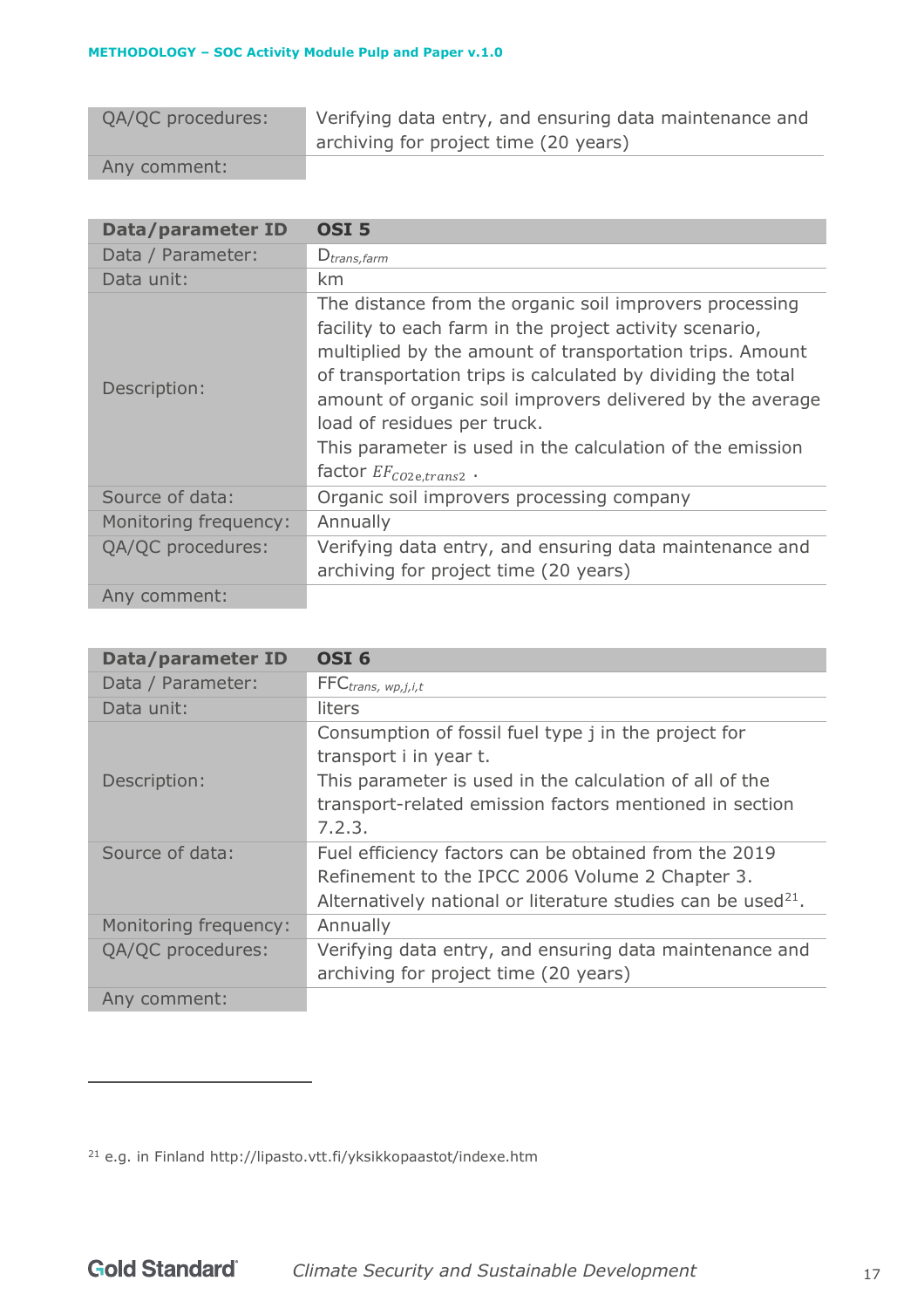| <b>Data/parameter ID</b> | OSI <sub>7</sub>                                                                                                                                                                      |
|--------------------------|---------------------------------------------------------------------------------------------------------------------------------------------------------------------------------------|
| Data / Parameter:        | FFC <sub>applic, wp,j,i,t</sub>                                                                                                                                                       |
| Data unit:               | liters                                                                                                                                                                                |
| Description:             | Consumption of fossil fuel type j in the project for<br>application at farm i in year t.<br>This parameter is used in the calculation of the emission<br>factor $EF_{CO2e, applic}$ . |
| Source of data:          | Fuel efficiency factors can be obtained from the 2019<br>Refinement to the IPCC 2006 Volume 2 Chapter 3                                                                               |
| Monitoring frequency:    | Annually                                                                                                                                                                              |
| QA/QC procedures:        | Verifying data entry, and ensuring data maintenance and<br>archiving for project time (20 years)                                                                                      |
| Any comment:             |                                                                                                                                                                                       |

| Data/parameter ID     | <b>OSI 8</b>                                                                                                                                                                                                                                         |
|-----------------------|------------------------------------------------------------------------------------------------------------------------------------------------------------------------------------------------------------------------------------------------------|
| Data / Parameter:     | <b>FFC</b> <sub>process</sub>                                                                                                                                                                                                                        |
| Data unit:            | liter of fuel                                                                                                                                                                                                                                        |
| Description:          | The amount of fuel used for processing of the organic soil<br>improvers from pulp and paper mill sludges. Record also<br>the type of fuel used.<br>This parameter is used in the calculation of the emission<br>factor EF <sub>CO2e, process</sub> . |
| Source of data:       | Organic soil improvers processing company                                                                                                                                                                                                            |
| Monitoring frequency: | Annually                                                                                                                                                                                                                                             |
| QA/QC procedures:     | Verifying data entry, and ensuring data maintenance and<br>archiving for project time (20 years)                                                                                                                                                     |
| Any comment:          |                                                                                                                                                                                                                                                      |

| <b>Data/parameter ID</b> | OSI <sub>9</sub>                                                                                                                                                                                                                                                                                                    |
|--------------------------|---------------------------------------------------------------------------------------------------------------------------------------------------------------------------------------------------------------------------------------------------------------------------------------------------------------------|
| Data / Parameter:        | EF <sub>CO2e, ingredient</sub>                                                                                                                                                                                                                                                                                      |
| Data unit:               | t CO2e /t of ingredient                                                                                                                                                                                                                                                                                             |
| Description:             | Emission factor for production of other ingredients used in<br>the processing of the organic biomass residue products.<br>Record emission factors for any other ingredients needed<br>in processing of the organic biomass residue products. In<br>case of recycled residues the value is considered to be<br>zero. |
| Source of data:          | Organic soil improvers processing company                                                                                                                                                                                                                                                                           |
| Monitoring frequency:    | Annually                                                                                                                                                                                                                                                                                                            |
| QA/QC procedures:        | Verifying data entry, and ensuring data maintenance and<br>archiving for project time (20 years)                                                                                                                                                                                                                    |
| Any comment:             |                                                                                                                                                                                                                                                                                                                     |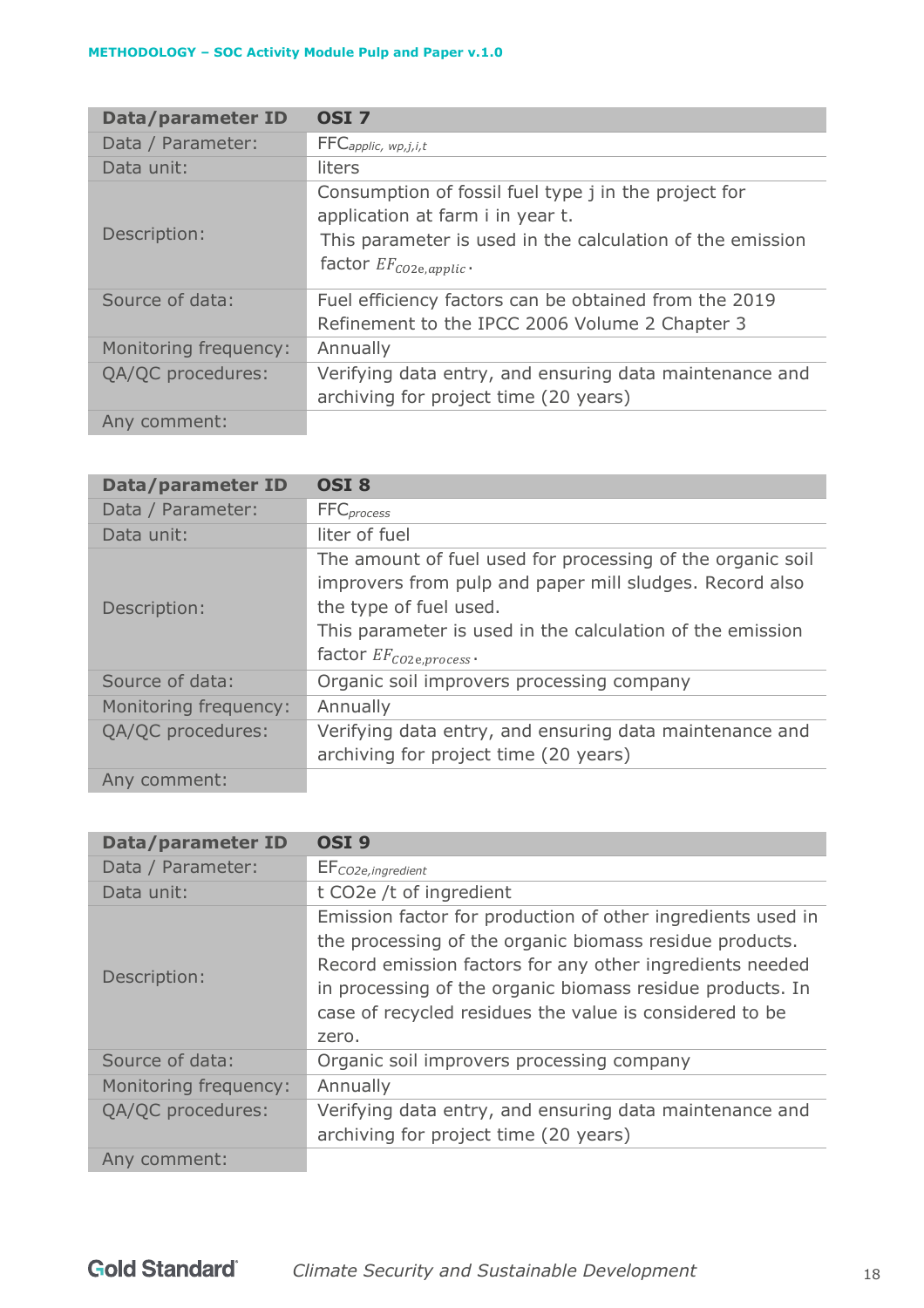| <b>Data/parameter ID</b> | <b>OSI 10</b>                                             |
|--------------------------|-----------------------------------------------------------|
| Data / Parameter:        | Qingredient                                               |
| Data unit:               | t of ingredient                                           |
|                          | Amount of other ingredients used in the processing of the |
| Description:             | organic soil improver products. Specify each ingredient   |
|                          | separately.                                               |
| Source of data:          | Organic soil improvers processing company                 |
| Monitoring frequency:    | Annually                                                  |
| QA/QC procedures:        | Verifying data entry, and ensuring data maintenance and   |
|                          | archiving for project time (20 years)                     |
| Any comment:             |                                                           |

| Data/parameter ID     | <b>OSI 11</b>                                                                                                                                                                                                                                                                                                                                                                                      |
|-----------------------|----------------------------------------------------------------------------------------------------------------------------------------------------------------------------------------------------------------------------------------------------------------------------------------------------------------------------------------------------------------------------------------------------|
| Data / Parameter:     | <b>FFC</b> ingredient                                                                                                                                                                                                                                                                                                                                                                              |
| Data unit:            | liter of fuel                                                                                                                                                                                                                                                                                                                                                                                      |
| Description:          | The amount of fossil fuel in transportation of any other<br>ingredient (used for processing organic soil improver<br>products). Record consumption of fossil fuel needed for<br>transportation of any other ingredients needed in<br>processing of the organic soil improver products. Record<br>also the type of fuel used.<br>This parameter is used in the calculation of $EF_{co2e, trans3}$ . |
| Source of data:       | Transportation company                                                                                                                                                                                                                                                                                                                                                                             |
| Monitoring frequency: | Annually                                                                                                                                                                                                                                                                                                                                                                                           |
| QA/QC procedures:     | Verifying methods used to collect data, verifying data<br>entry, and ensuring data maintenance and archiving for<br>project time (20 years)                                                                                                                                                                                                                                                        |
| Any comment:          |                                                                                                                                                                                                                                                                                                                                                                                                    |

| <b>Data/parameter ID</b> | <b>OSI 12</b>                                                                                                                                                                                                                                                                                                                                                                                                                                                                                                                                                                                 |
|--------------------------|-----------------------------------------------------------------------------------------------------------------------------------------------------------------------------------------------------------------------------------------------------------------------------------------------------------------------------------------------------------------------------------------------------------------------------------------------------------------------------------------------------------------------------------------------------------------------------------------------|
| Data / Parameter:        | SH <sub>HM,MC</sub>                                                                                                                                                                                                                                                                                                                                                                                                                                                                                                                                                                           |
| Data unit:               | mg / kg solids                                                                                                                                                                                                                                                                                                                                                                                                                                                                                                                                                                                |
| Description:             | Soil health is monitored using changes in content of heavy<br>metal marker compounds as the indicator. Project<br>developers shall assess possible heavy metal related risks<br>posed by organic soil improvers products to be used in the<br>project. Relevant marker compound or compounds (e.g.<br>Pb, Cd, Hg etc.) are identified and selected based on the<br>assessment and monitored by testing content of marker<br>compounds in soil samples per modelling unit. Content of<br>heavy metal marker compounds should not rise<br>significantly in the soil samples during the project. |
| Source of data:          | Laboratory test results                                                                                                                                                                                                                                                                                                                                                                                                                                                                                                                                                                       |
| Monitoring frequency:    | At least once at each certification renewal (i.e. every fifth                                                                                                                                                                                                                                                                                                                                                                                                                                                                                                                                 |